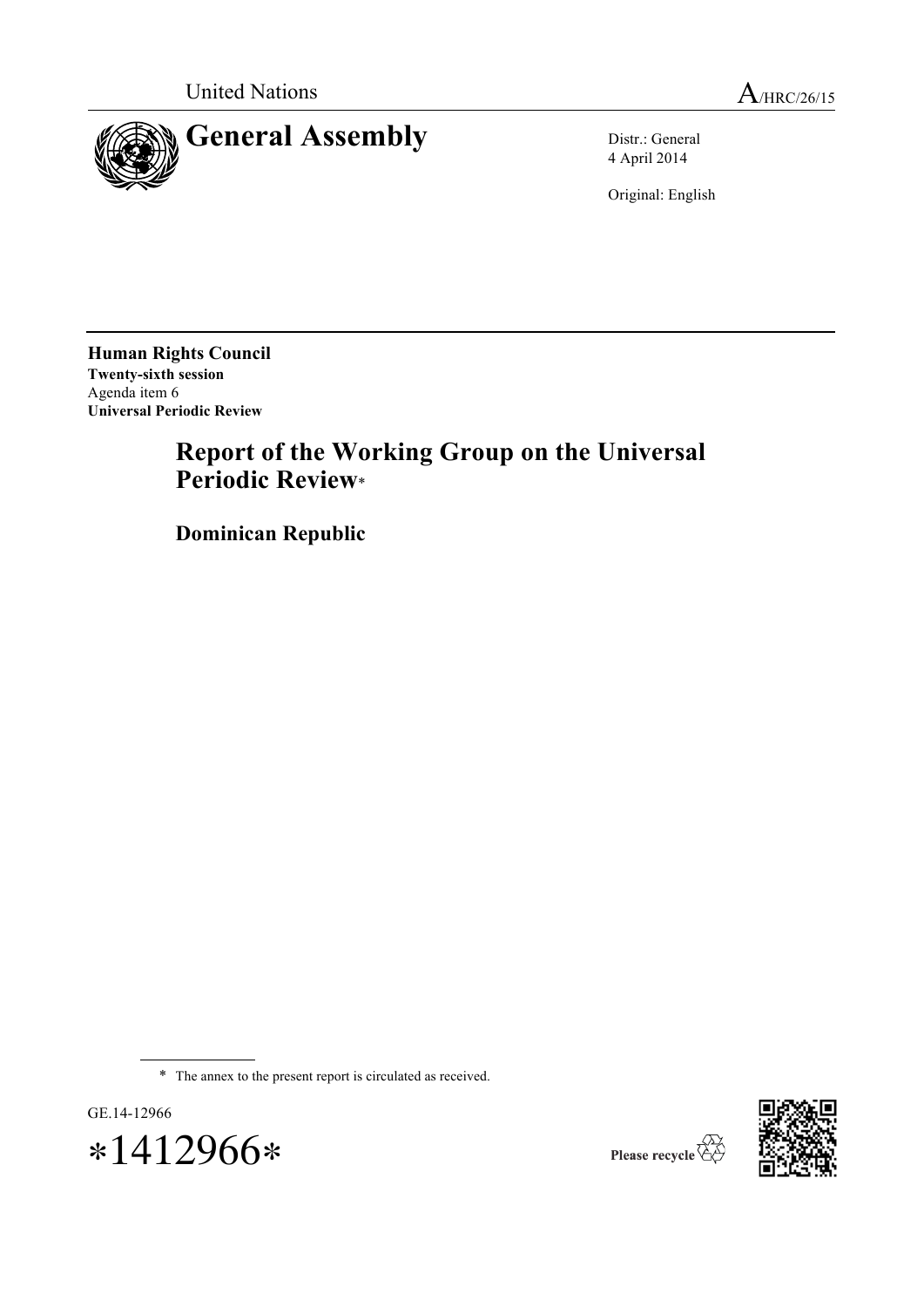### **A/HRC/26/15**

# Contents

|       |             | Paragraphs | Page   |
|-------|-------------|------------|--------|
|       |             | $1 - 4$    | 3      |
|       |             | $5 - 97$   | 3      |
|       | $A_{\cdot}$ | $5 - 40$   | 3      |
|       | B.          | $41 - 97$  | $\tau$ |
| П     |             | 98-99      | 14     |
| Annex |             |            |        |
|       |             |            | 24     |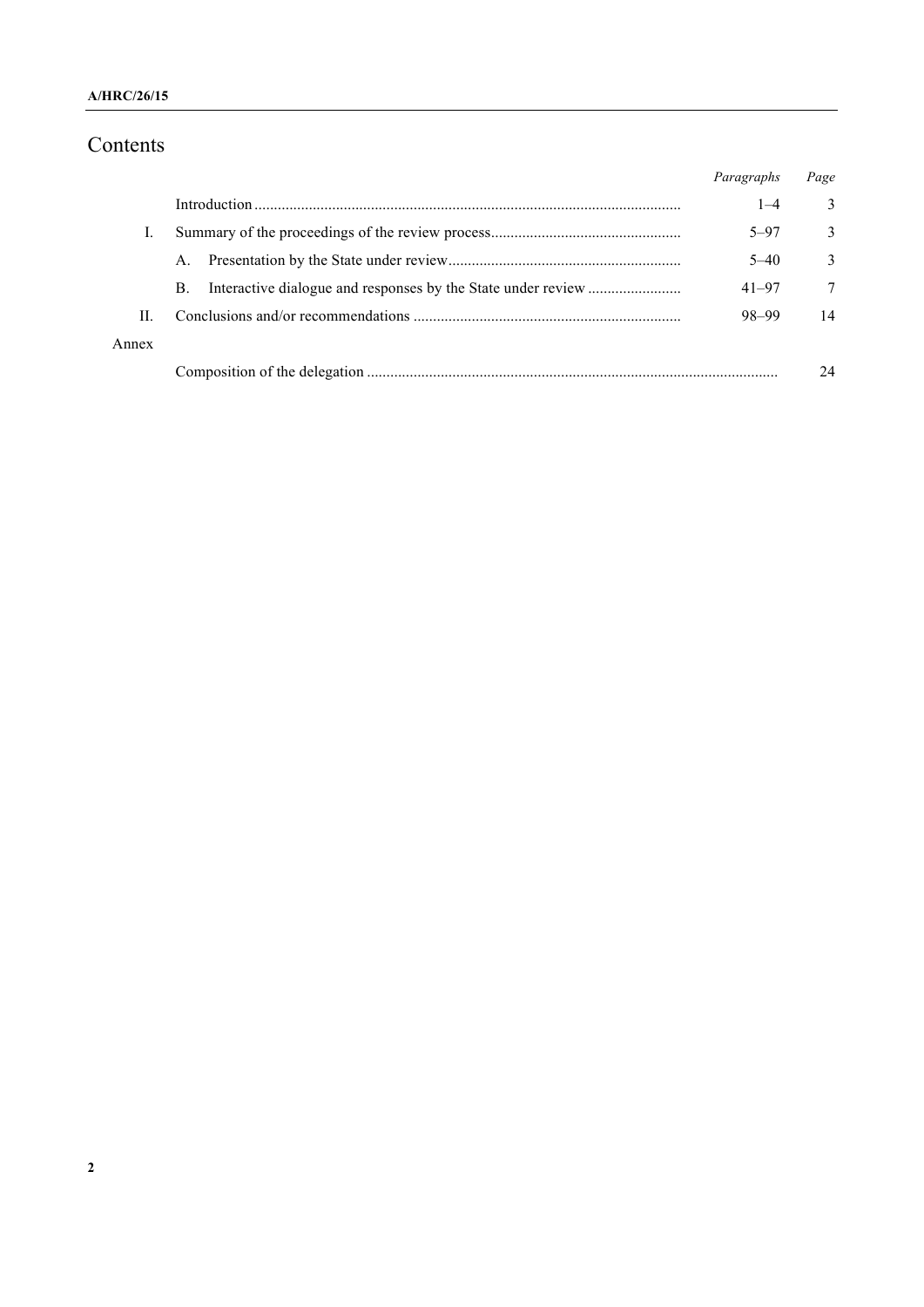# **Introduction**

1. The Working Group on the Universal Periodic Review, established in accordance with Human Rights Council resolution 5/1 of 18 June 2007, held its eighteenth session from 27 January to 7 February 2014. The review of the Dominican Republic was held at the 15th meeting on 5 February 2014. The delegation of the Dominican Republic was headed by Alejandra Liriano de la Cruz, Vice Minister of Foreign Relations. At its 18th meeting held on 7 February 2014, the Working Group adopted the report on the Dominican Republic.

2. On 15 January 2014, the Human Rights Council selected the following group of rapporteurs (troika) to facilitate the review of the Dominican Republic: Gabon, India and Peru.

3. In accordance with paragraph 15 of the annex to resolution 5/1 and paragraph 5 of the annex to resolution 16/21, the following documents were issued for the review of the Dominican Republic:

(a) A national report submitted/written presentation made in accordance with paragraph 15 (a) (A/HRC/WG.6/18/DOM/1);

A compilation prepared by the Office of the United Nations High Commissioner for Human Rights (OHCHR) in accordance with paragraph 15 (b) (A/HRC/WG.6/18/DOM/2);

(c) A summary prepared by OHCHR in accordance with paragraph 15 (c) (A/HRC/WG.6/18/DOM/3).

4. A list of questions prepared in advance by Belgium, the Czech Republic, Germany, Liechtenstein, Mexico, the Netherlands, Norway, Slovenia, Spain and the United Kingdom of Great Britain and Northern Ireland, was transmitted to the Dominican Republic through the troika. These questions are available on the extranet of the universal periodic review (UPR).

## **I. Summary of the proceedings of the review process**

#### **A. Presentation by the State under review**

5. In the introductory remarks, the delegation of the Dominican Republic presented its compliments to the distinguished Members of the Human Rights Council and the Working Group in the presentation of its follow-up second-cycle report, and extended a greeting to the States represented, international organizations and NGOs present.

6. Regarding the Dominican domestic legal framework, the delegation reported that since 2010, the State had been governed by a new Constitutional text which ensured more broadly fundamental rights, including civil, political, economic, social and cultural, collective and environmental. It also noted the constitutional block, which consisted of provisions of equal hierarchy emanating from the Constitution, constitutional law and international law.

7. The delegation mentioned a number of laws and regulations regarding development and the rights of persons with disabilities, and referred to several normative advances such as: the amendment to the Dominican Penal Code (addressing aspects such as crimes against humanity, domestic violence, feminicide, forced disappearance, racial segregation and slavery); the ratification of the Convention against Torture and Other Cruel, Inhuman or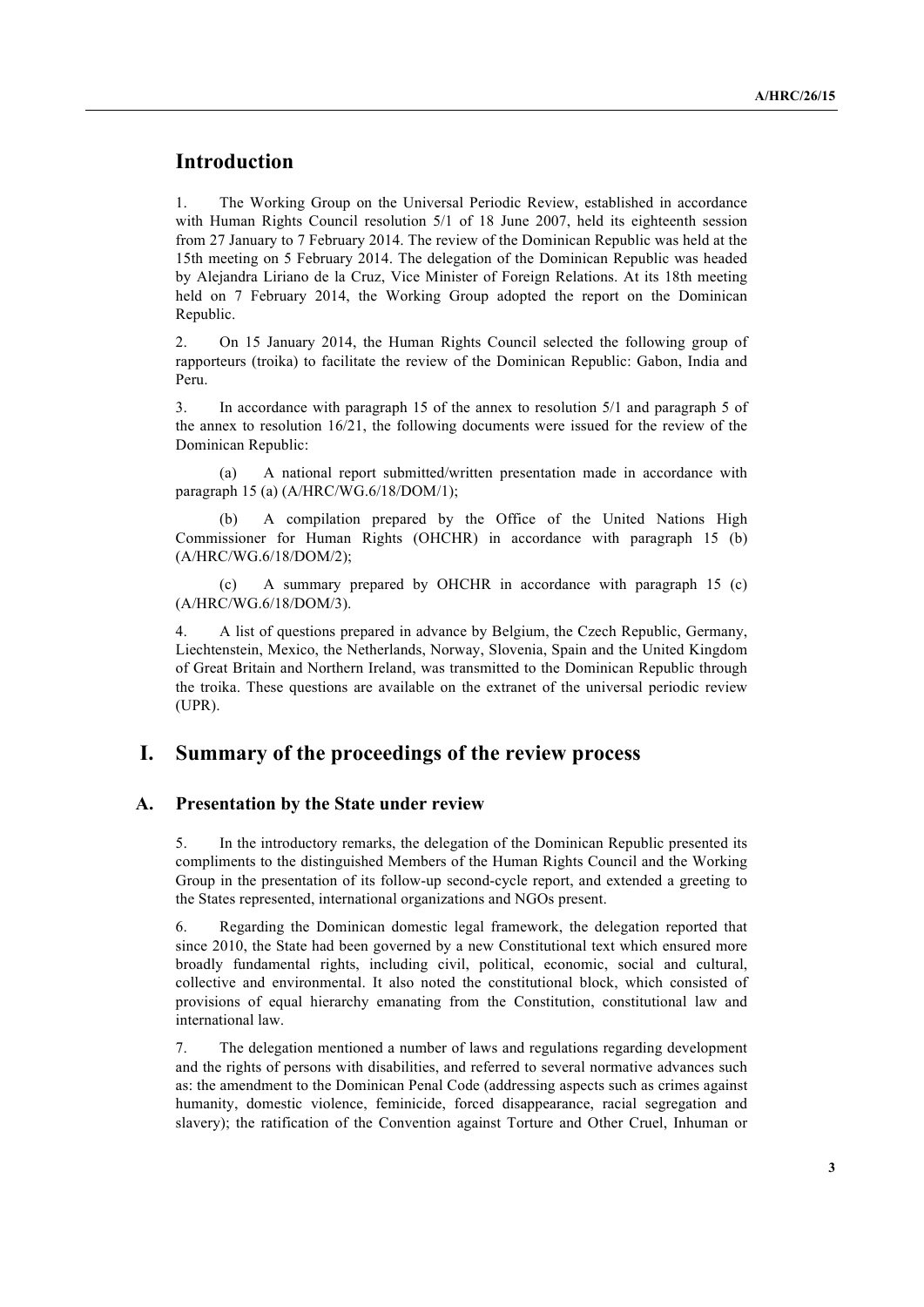Degrading Treatment or Punishment (CAT; in December 2011); adherence to the Protocol to the American Convention on Human Rights to Abolish the Death Penalty (December 2011). It also stated that, while the Optional Protocol to the Convention on the Rights of the Child on the involvement of children in armed conflict (OP-CRC-AC) was pending signature of approval by the Senate, the Deputy Chamber had sent International Labour Organization (ILO) Convention No. 169 (1989) concerning Indigenous and Tribal Peoples in Independent Countries to the Senate for approval, and the Second Optional Protocol to the International Covenant on Civil and Political Rights, aiming at the abolition of the death penalty (ICCPR-OP 2) was being examined.

8. In relation to institutional progress, the delegation referred to, inter alia, the creation of the Human Rights Unit of the Attorney General's Office, the election of the Ombudsperson, and the establishment of the Dominican Constitutional Court, in order to ensure the supremacy and protection of constitutional rules, the principles of international law and fundamental rights and freedoms.

9. The delegation reported institutional advances in both the health and the education system, including the programme for early childhood care "Quisqueya Empieza Contigo", which would have an effect on more than 90,000 children aged up to 5 years and their families.

10. Changes within the Organic Act on the National Police were highlighted and it was explained that for specific cases of excessive use of force, discrimination and corruption, independent commissions would be established to evaluate the actions of law enforcement officers. The draft bill also laid down minimum rules for the use of force, in line with the basic principles that should govern it.

11. At the recommendation from the first cycle of Bosnia and Herzegovina, Colombia, Germany and the United Kingdom of Great Britain and Northern Ireland, the delegation reported that the Dominican prison system continued to develop, and there were currently 17 correctional centres for more than 10,000 inmates. Joint work was being carried out to integrate prisons operating under the old system into the new system, and the ultimate goal of reintegrating persons deprived of liberty once they have served their sentence.

12. The delegation made observations about a recent Constitutional Court ruling concerning an amparo legal action that had attracted the attention of the international community because of the effect it could have on the rights of those born to foreign parents under irregular conditions living in the Dominican Republic.

13. The delegation stressed that the different opinions and recommendations had been listened to and the legal alternatives available studied in depth, and that, on that basis, the Government had worked to provide the best solution to the challenges faced by the Dominican Republic regarding the registration and documentation of its citizens and the immigration control of foreign citizens.

14. Under article 184 of the Constitution, the Constitutional Tribunal is "to ensure the supremacy of the Constitution, defence of the constitutional order and the protection of fundamental rights" and that its decisions "are final and irrevocable and constitute binding precedent for the public powers and all State organs".

15. The Government had expressed its respect for the Court's decision and its independence, and had abided by the ruling from the strictest respect for the country's institution. However, at the same time, President Danilo Medina had expressed the Government's firm resolution to preserve fundamental rights and the rights acquired by all people living in the Dominican Republic. Since the beginning of his administration, the President and his Government had been committed ensuring modern and transparent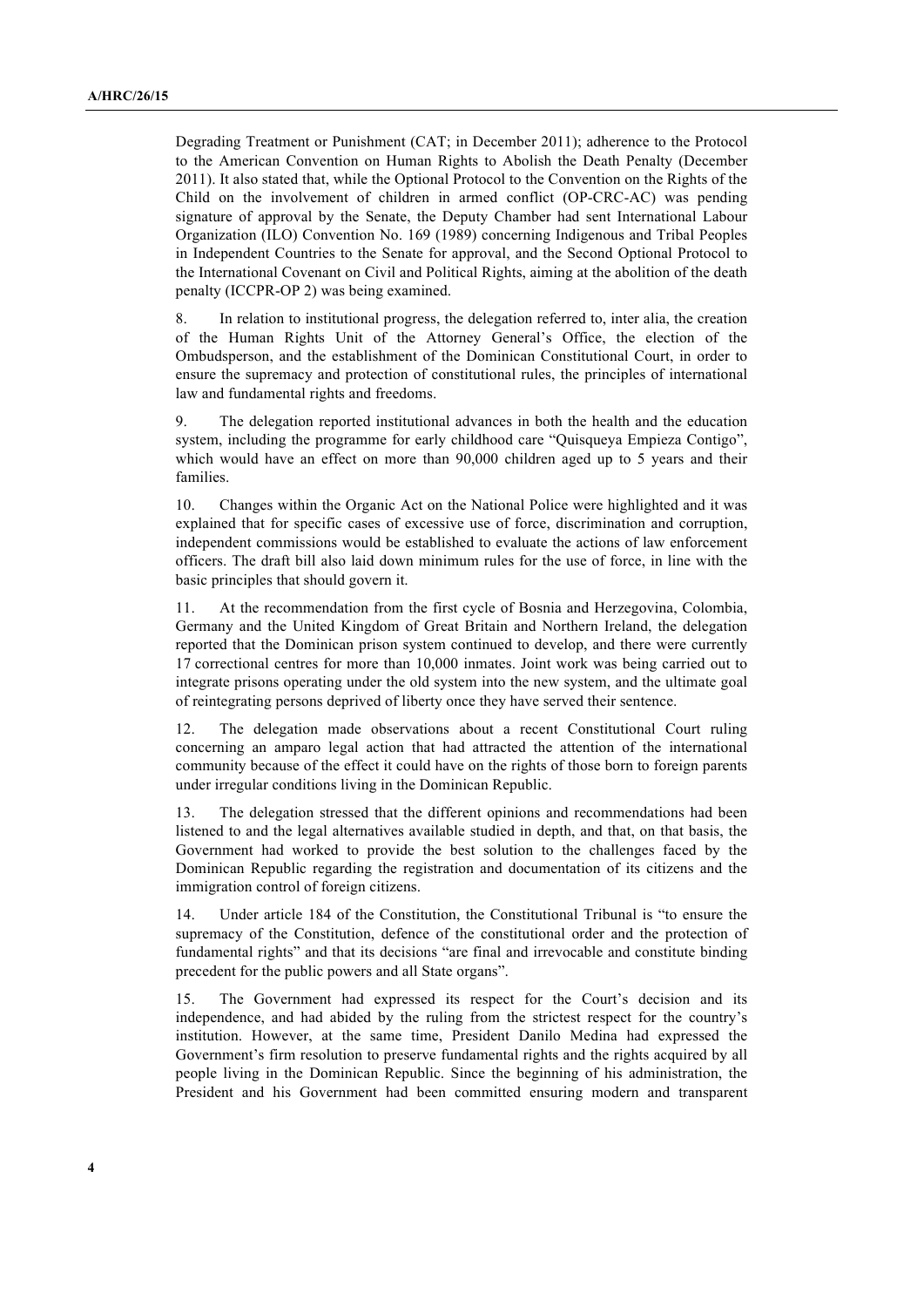management of migration and facilitating the issuance of documentation to its nationals, with the aim of responding to the historical shortcomings afflicting the country.

16. Aware of the need to respond to those shortcomings, action on which had been postponed for decades, and that the ruling had brought the issue to the attention of the international community, the Government had launched, in record time, the most ambitious and comprehensive plan on regularization in the history of the country. The objective of that plan was to document and ensure regular status for all persons living in Dominican Republic territory, thus protecting their fundamental rights and reducing their vulnerability. In just three months, a clear road map had been established and actions initiated that should provide a response to the different documentation requirements presented in the country affecting both nationals and foreigners. The response would be comprehensive, inclusive and consistent with international standards. The process was being carried out with full respect for the laws and institutions of the Dominican Republic, but also of international human rights law.

17. The plan consisted of two pillars. The first pillar was the national plan for the regularization of foreigners in irregular migration situations, which would have a positive effect on the conditions of foreigners residing irregularly in the country. The plan provided for the possibility that the foreigners in irregular situation could be granted one of the immigration statuses set out under the law, according to the circumstances of each individual, provided they meet the requirements set for them.

18. Under that plan alone, the Dominican Republic could regularize in the next 14 months the migration status of thousands of people from over 100 countries who found themselves in an irregular situation in the country, and thus end their uncertainty and irregularity. Only those cases that related to people who had not been properly documented to date, and who therefore must now process their corresponding status according to their situation, would be handled under those regularization or documentation procedures.

19. From the first week of February 2014, local province offices would be operational throughout the territory to service both the beneficiaries of the regularization process and those seeking to benefit. In order to ensure fairness and transparency, each of the cases filed would be studied individually, according to clear requirements, under expedited procedures and at minimum cost.

20. The delegation stated that the Government was ensured that no person with Dominican nationality would be stripped of it. That was why the second pillar announced by the Government was to submit to Congress a law to resolve the irregular situation of the children of undocumented immigrants registered in Dominican Republic and their descendants.

21. The Government was committed to allocating sufficient human, technical and material resources to developing the two pillars of the plan as quickly as possible and with full guarantees for the State and those affected. Among those affected were irregular immigrants working and studying in the country, to whom the Government had promised to give priority in granting work and study visas.

22. The target population would be duly informed of the plan through a comprehensive programme of dissemination starting in February 2014. The Government would have the support of civil society, churches, community organizations and other institutions, both in the process of the accompaniment and in the process of the identification of the beneficiaries of the plan. The Government had shown its readiness for the international community to observe and collaborate in the process.

23. Through Presidential Decree No. 327-13 of 29 November 2013, the Dominican Republic had ensured that deportations would be suspended during the implementation of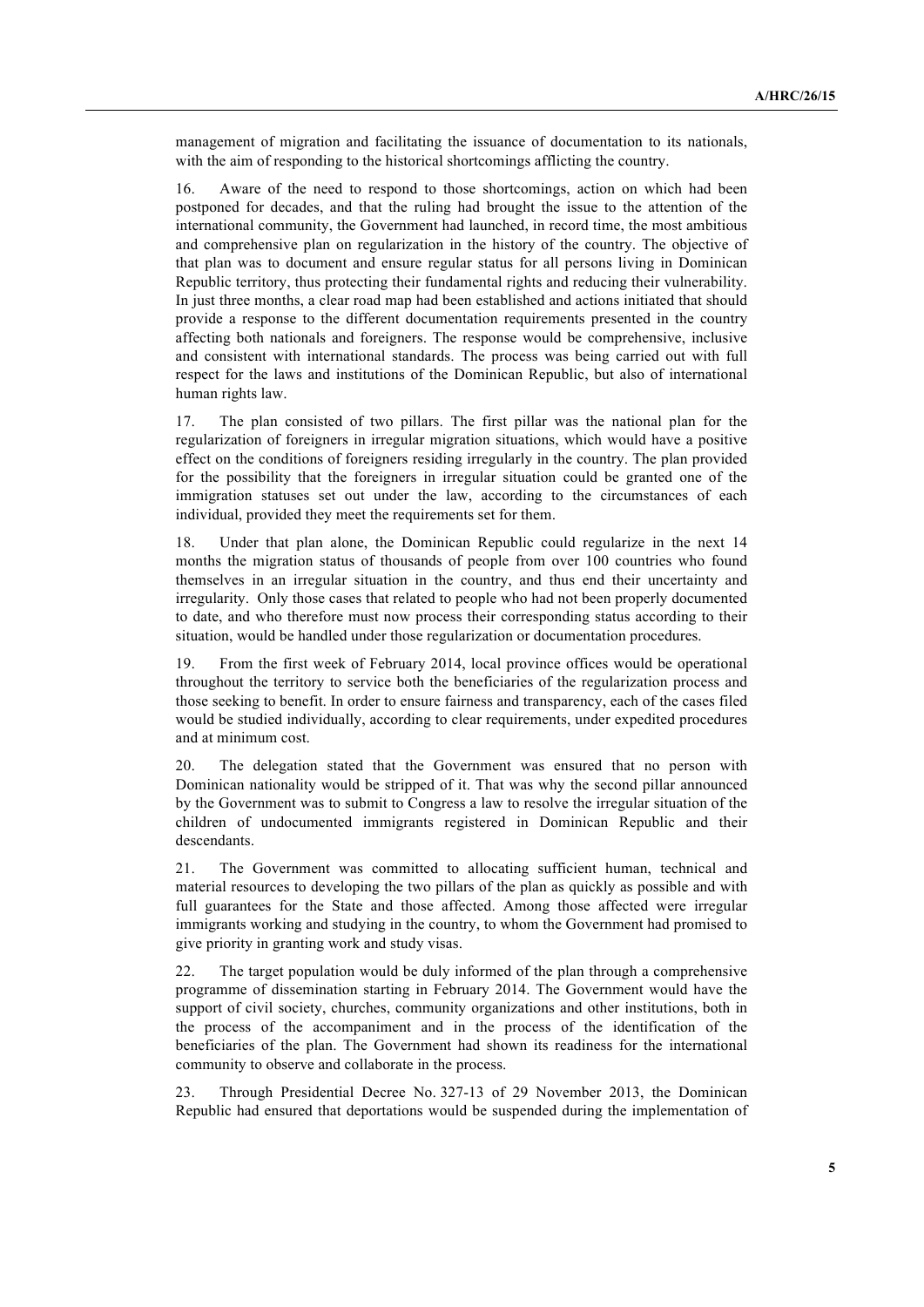the regularization process for those who chose to benefit from the plan. The authorities were strictly observing that decree.

24. The Dominican Republic was not the only country facing major challenges in migration planning and documentation, and it has taken advantage of the many experiences and contributions of other countries, which had allowed the Dominican Republic to build a coherent and effective road map that would hopefully also be valuable for other countries in similar situations.

25. Referring to the implementation of the recommendations made in 2009 by the Holy See, Italy, Spain, Slovenia and Uruguay, the delegation stated that the drafting of a provision to combat child abuse continued through the Guide on Comprehensive Health Care for Children and Adolescents Victims of Violence and Abuse, and that a strategic framework proposing a road map for making the Dominican Republic free from child labour by 2020 and from its worst forms by 2015 was being implemented.

26. The Dominican Republic had started implementing multiple programmes to prevent teenage pregnancy through the National Commission for the Prevention of Domestic Violence, with the support of departments of the Ministry of Health, Education and Youth, and the Office of the First Lady and the Office of the Vice President.

27. In accordance with the recommendations of Canada from the first cycle regarding the rights of persons with disabilities, the Dominican Republic had signed agreements aimed at their protection, and had carried out an intensive campaign in 2013 to promote their social inclusion, together with workshops aimed at their insertion into the productive national labour market.

28. A concern about that topic had been raised by the delegation previously in the intervention of the Dominican Republic during the 51st Commission for Social Development held in February 2013 at the United Nations Headquarters in New York, regarding the situation of disabled persons who were not yet reflected as vulnerable group in the area of HIV/AIDS at the United Nations, which should be done in order to increase international cooperation in combating HIV/AIDS and helping persons who were affected with the disease.

29. Taking into account the previous recommendations of Azerbaijan, Chile, Cuba, Egypt, the Holy See, Italy, Switzerland, the Netherlands, Norway and the United Kingdom of Great Britain and Northern Ireland, the delegation noted that the protection of women was enshrined in its Constitution of 2010, and that there were advances regarding the rights of women, including related to the right to equality in political participation. The Dominican Republic had women deputies and senators, mayors, councilors and, for the second time, a woman has been elected as Vice President.

30. Regarding racial discrimination, in accordance with the recommendations of Algeria, Belgium, Ghana, Nigeria and the United Kingdom of Great Britain and Northern Ireland, the delegation stated that the Government had been implementing a series of measures, such as the Attorney General's resolutions aimed at preventing any discrimination against the access of persons to court and to prosecute all forms of discrimination in social services throughout the country.

31. The Special Prosecutor's Office to Combat Trafficking and Smuggling in Persons was created in 2013 as one of the efforts to combat those crimes, and all members of the Public Prosecution Service were instructed to take immediate and forceful action against pimping and human trafficking.

32. Regarding the right to social security and an adequate standard of living, the delegation reported the continued hard work aimed at the elimination of poverty and food insecurity of the most vulnerable. From 2012, the central Government had provided for the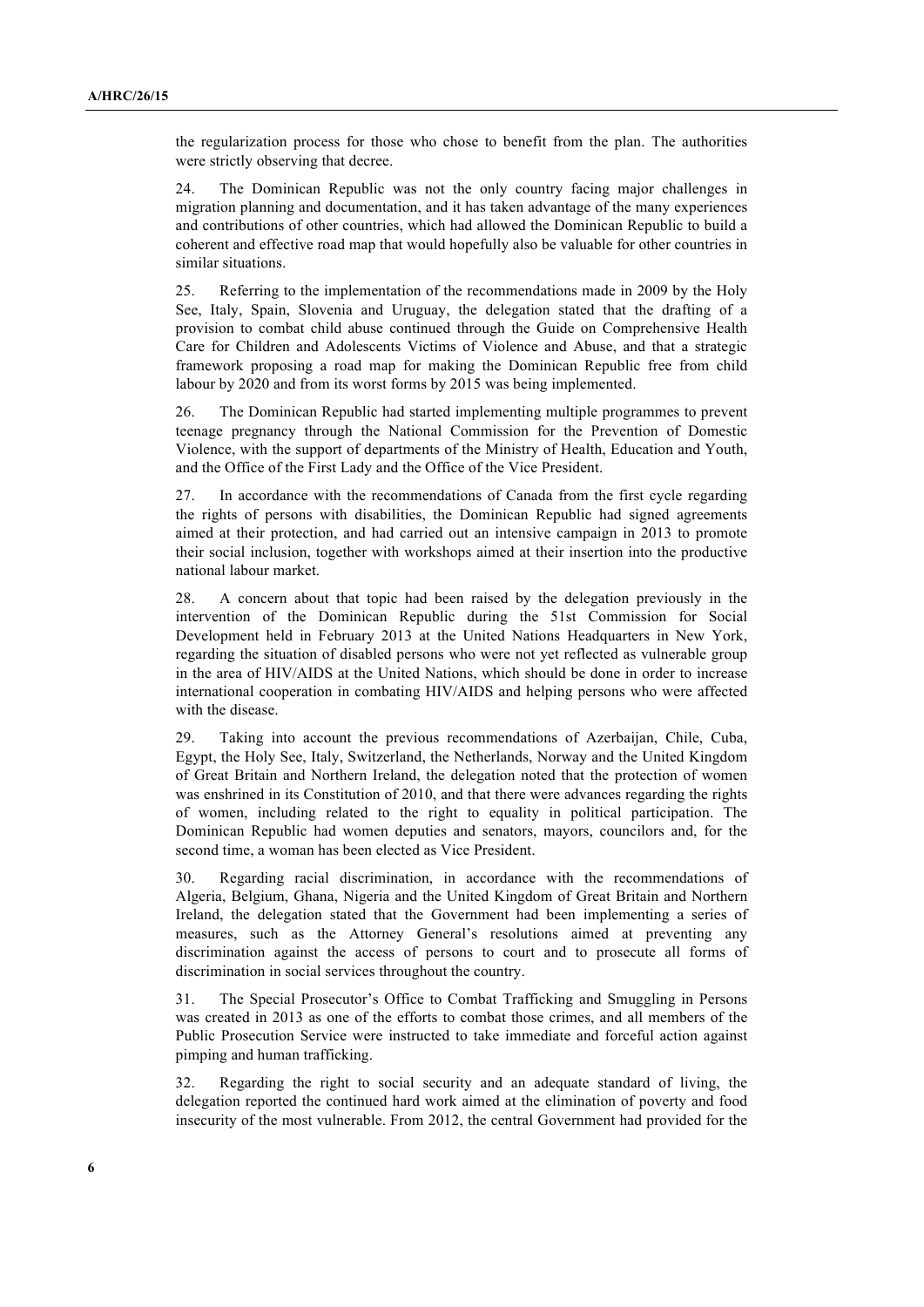implementation of various affirmative actions, including the merger of Progressing Programme and the Community Technology centres, calling the resulting project "Progress with Solidarity", with the aim of taking more than 400,000 households out of extreme poverty, raise 1.5 million poor to the middle class and ensure 200,000 new families coverage with the Solidarity Card.

33. The country had had the privilege of being recognized at the end of 2013 by the Food and Agriculture Organization of the United Nations as one of the 20 countries which in 2012 had had significant success in fighting hunger and in complying with Millennium Development Goal 1.

34. As to the recommendations made by the delegations of Cuba and Colombia, the delegation reported that the health sector was currently undergoing reform and modernization, which resulted in the implementation of 2012 Plan, based on the lines of action set out in the National Development Strategy, the Millennium Development Goals, the 10-Year Health Plan, the National Multi-Year Plan for the Public Sector 2011–2014, the Strategic Health Agenda, international commitments and the strategic agenda of the National Health Council and the operational plans made by each branch of the institution.

35. The Plan's strategies and interventions were aimed at meeting public health needs and focused mainly on: maternal mortality, infant mortality, vaccine preventable diseases, dengue, malaria, tuberculosis, HIV, and zoonoses. The Plan was based on strengthening primary health care, by ensuring effective immunization coverage levels and access to medicines for the population. Thirteen per cent of the 2012 budget for the Plan was earmarked for Haitian people, regardless of their immigration status, and covered services in the Dominican health centres.

36. The delegation referred to the increase in affiliations to the Social Security System and the Old Age, Disability and Survivors of the Contributory Insurance Scheme, together with the increase in the incorporation of workers from the informal sector in the Social Security System (by 122.7 per cent as of February 2013).

37. The delegation mentioned measures to ensure access of all children and adolescents to different public schools, without the presentation of an identity document, ensuring enrolment of foreign children regardless of their immigration status. It gave details on the National Literacy Plan "Quisqueya Aprende Contigo", which aimed to teach reading and writing to all people over 15 years old under equal conditions, in order to bring the illiteracy rate among the young and adult population to zero in a period of two years.

38. Great progress had been achieved with the provision granting 4 per cent of gross domestic product (GDP) to the annual budget of the Ministry of Education, at the request of Dominican society in 2012, in line with the General Education Act and the amendments thereto and in compliance with the 10-year plan for education previously cited during the 2009 UPR. It added that 0.5 per cent of GDP had been allocated to higher education.

39. The delegation reported that, following the adoption of resolution 01-14 of the National Council for Migration, the Government of the Dominican Republic would proceed to establishing a new visa for seasonal workers, in order to regularize their immigration status.

40. One of the mayor challenges that the State had to overcome was socioeconomic differences and it was doing so by guaranteeing stable economic and educational development and that want was reduced and delinquency and antisocial acts limited.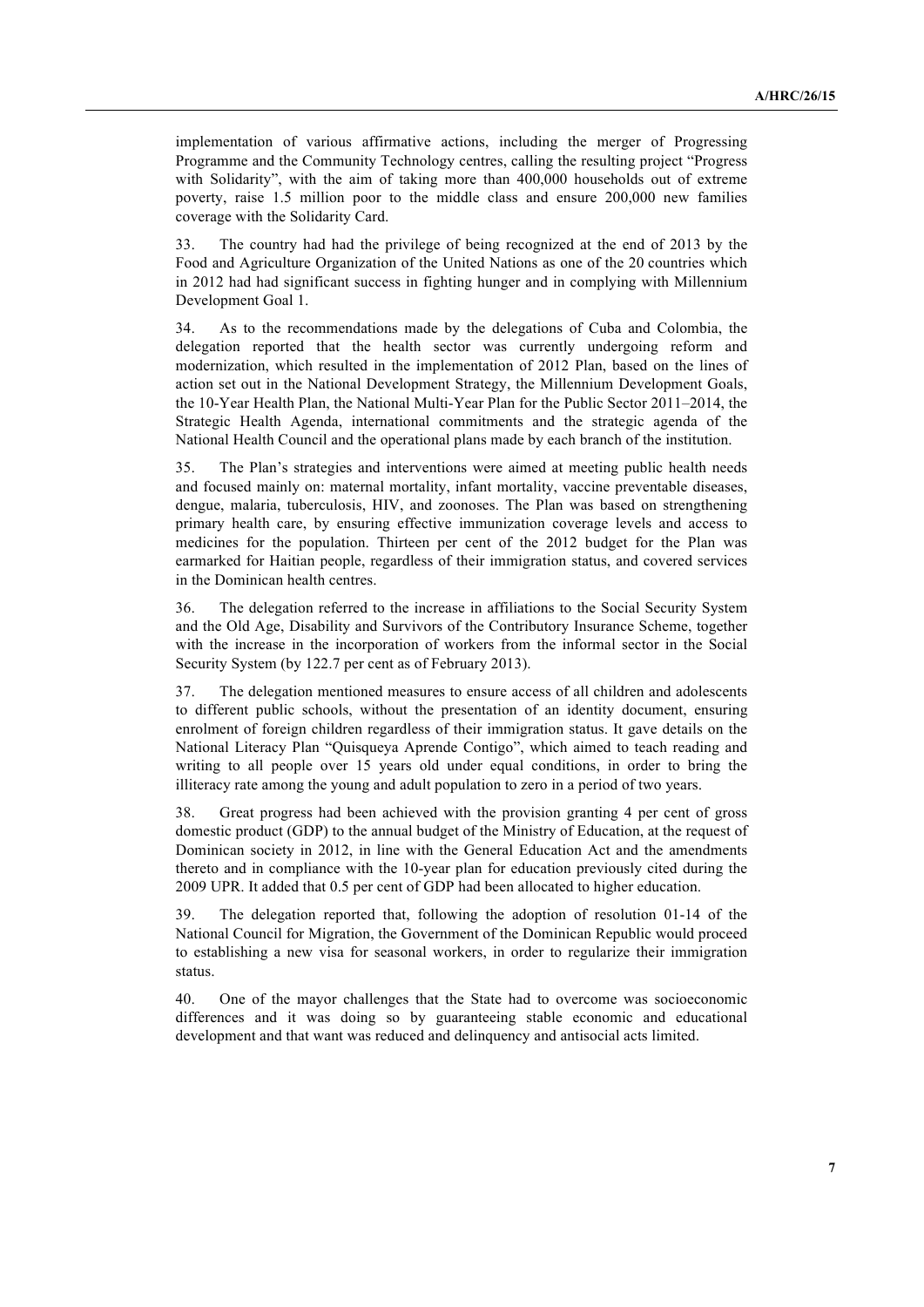### **B. Interactive dialogue and responses by the State under review**

41. During the interactive dialogue, 48 delegations made statements. Recommendations made during the dialogue are to be found in section II of the present report.

42. Morocco commended the Dominican Republic for measures to meet the needs of the population, especially Act No. 1-12 on the National Development Strategy, and requested further information on the national plan referred to therein. It welcomed efforts to combat corruption. It noted the provision of human rights training and asked whether the implementation of a general framework for human rights education was envisaged. Morocco made recommendations.

43. The Netherlands noted that, despite efforts to establish gender equality and equity, gender-based violence was prevalent and would remain so as long as it was excluded from the Criminal Code. It expressed concerns about maternal mortality rates and discrimination against lesbian, gay, bisexual and transgender (LGBT) persons. The Netherlands made recommendations.

44. Nicaragua noted reforms to the Criminal Code and the adoption of new legislation, including the General Migration Act. It acknowledged measures aimed at resolving the irregular situation of migrants and encouraged the country to continue working in that area, while recognizing the challenges faced in that respect. Nicaragua made recommendations.

45. Norway welcomed the creation of the position of Ombudsperson. It was concerned about the Constitutional Court ruling to revoke citizenship rights of, and in some cases expel, descendants of migrants residing in the country and the high incidence of violence against women. It recalled that the Government had accepted during its first review recommendations to end discrimination against LGBT persons. Norway made recommendations.

46. Paraguay welcomed amendments to the Criminal Code, in particular the criminalization of torture and forced disappearances, and penalties for domestic violence and feminicide. It applauded the appointment of the Ombudsperson, the introduction of a strategic framework to address child labour and efforts to ensure birth registration of all children. It noted initiatives for the prevention and prosecution of domestic violence. Paraguay made recommendations.

47. The Philippines acknowledged legislative changes to enhance the rights of children, women and persons with disabilities. The National Council for Migration would contribute to strengthening migrants' rights and it encouraged the periodic review and enhancement of related programmes. Efforts to combat trafficking in persons should continue. The Philippines made recommendations.

48. Portugal welcomed the commitment to improve the human rights situation in the country, the appointment of the Ombudsperson, the willingness of the Government to consider requests from special procedures to visit the country, and measures taken concerning the regularization and naturalization of migrants in an irregular situation. Portugal made recommendations.

49. Singapore noted efforts to promote gender equality, illustrated through the high number of women in political office, to strengthen protection of women against domestic violence, and the establishment of a helpline and reception centre in that regard. It noted the creation of the Special Prosecutor's Office to Combat Trafficking and Smuggling in Persons and the enforcement of anti-trafficking regulations. Singapore made recommendations.

50. Slovenia welcomed measures to combat violence against women. It noted the concerns raised by the Committee on Economic, Social and Cultural Rights and the Human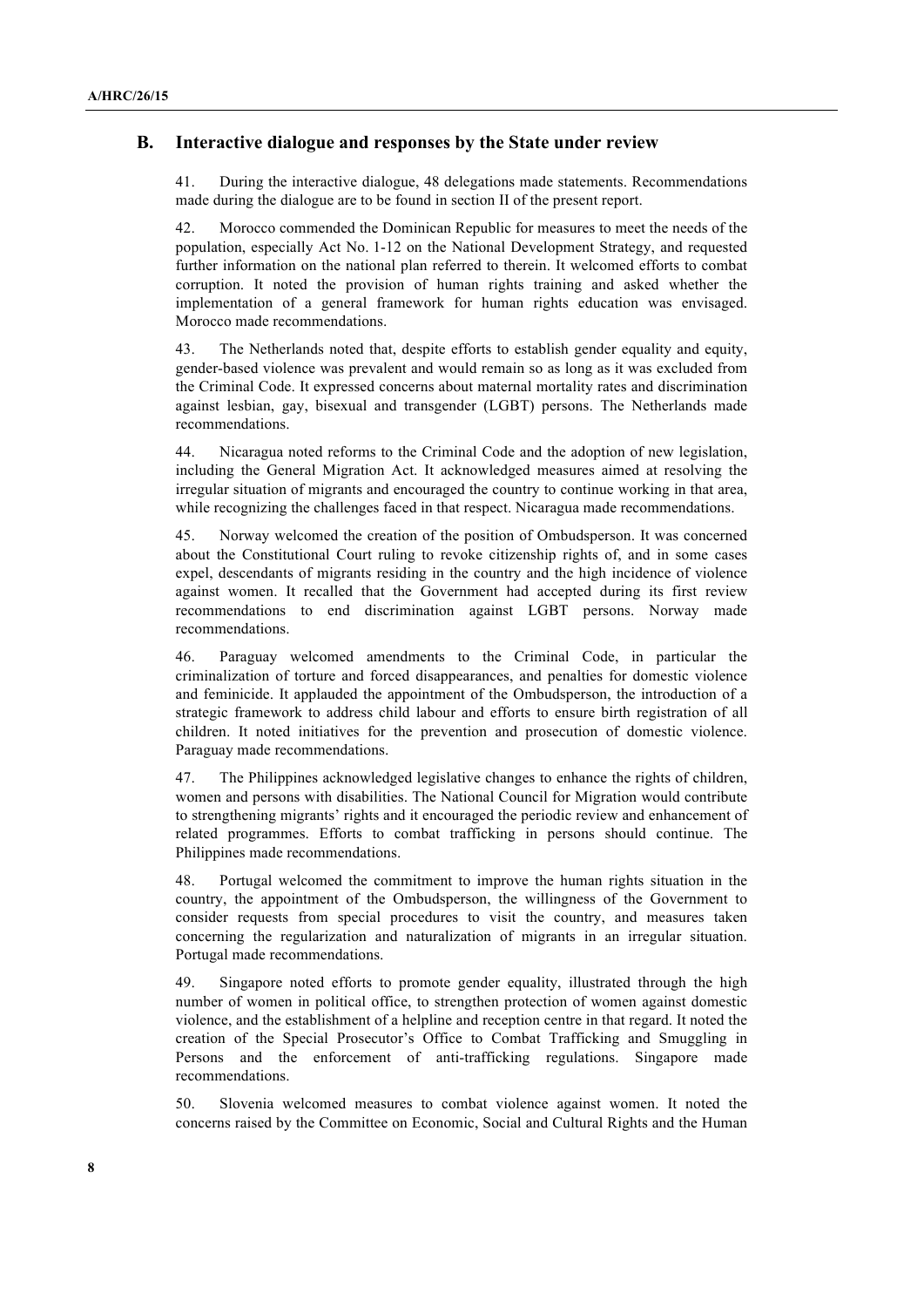Rights Committee about racial discrimination and regretted the difficult situation of Haitian migrants and Dominican nationals of Haitian descent. It expressed concern at the Constitutional Court ruling to revoke the citizenship of Dominican nationals of Haitian descent. Slovenia made recommendations.

51. Spain commended the Dominican Republic for directly incorporating international treaty obligations into its current Constitution. Spain made recommendations.

52. Switzerland was concerned about the situation of persons of Haitian descent, who had been stripped of their nationality right following a Constitutional Court ruling. It expressed concern about violence against women. In the light of reports of human rights violations committed by the police, it commended steps to establish a committee to reform the national police. Switzerland made recommendations.

53. Thailand commended efforts to strengthen domestic legislation and institutions, particularly narrowing socioeconomic gaps and increasing access to basic services for vulnerable groups. It noted the ongoing reform of the public health sector. Efforts to enhance women's role in economic and political spheres were commendable, but traditional stereotypes remained a challenge in that regard. Thailand made recommendations.

54. Trinidad and Tobago recognized the challenge in combating trafficking in persons and commended progress made in addressing the problem. The Constitutional Court ruling that stripped many Dominicans, mostly of Haitian descent, of citizenship violated international obligations and should be redressed without delay. It noted that, despite the recent steady economic growth, levels of poverty and inequality remained high. It made recommendations.

55. Turkey commended the adoption of the National Development Strategy. It noted developments concerning women's rights and the focus on the elimination of violence against women. It noted the adoption of a policy to invest in young people, the planned road map to eradicate child labour and cooperation with both civil society and the United Nations Children's Fund (UNICEF). Turkey made recommendations.

56. Ukraine commended ratification of CAT and noted the appointment of an Ombudsperson. It expressed concerns about the conformity of migration legislation with international standards on nationality and encouraged the Government to abstain from applying the General Migration Act retroactively and to enable those with Dominican nationality from birth to maintain it. Ukraine made recommendations.

57. The United Kingdom of Great Britain and Northern Ireland encouraged further security services reform to address the unacceptable number of extrajudicial killings by the national police. It was concerned by corruption within the judicial system. It expressed concern at racial discrimination, which should be eliminated, particularly regarding the issue of identity documents. It welcomed the appointment of an Ombudsperson and prison reform. It made recommendations.

58. The United States of America commended the appointment of an Ombudsperson. It urged the Government to consult with international partners and civil society to address concerns regarding the Constitutional Court ruling on citizenship. It expressed concerns about labour-related violations, shortcomings in labour inspection and the use of excessive force and unlawful killings by the national police, despite efforts towards reform. It made recommendations.

59. Uruguay commended the ratification of CAT and the Convention on the Rights of Persons with Disabilities (CRPD). Cases of statelessness remained a concern. It nevertheless appreciated efforts to confront the problem and encouraged the Dominican Republic to step up such efforts through coordination with the United Nations system. Uruguay made recommendations.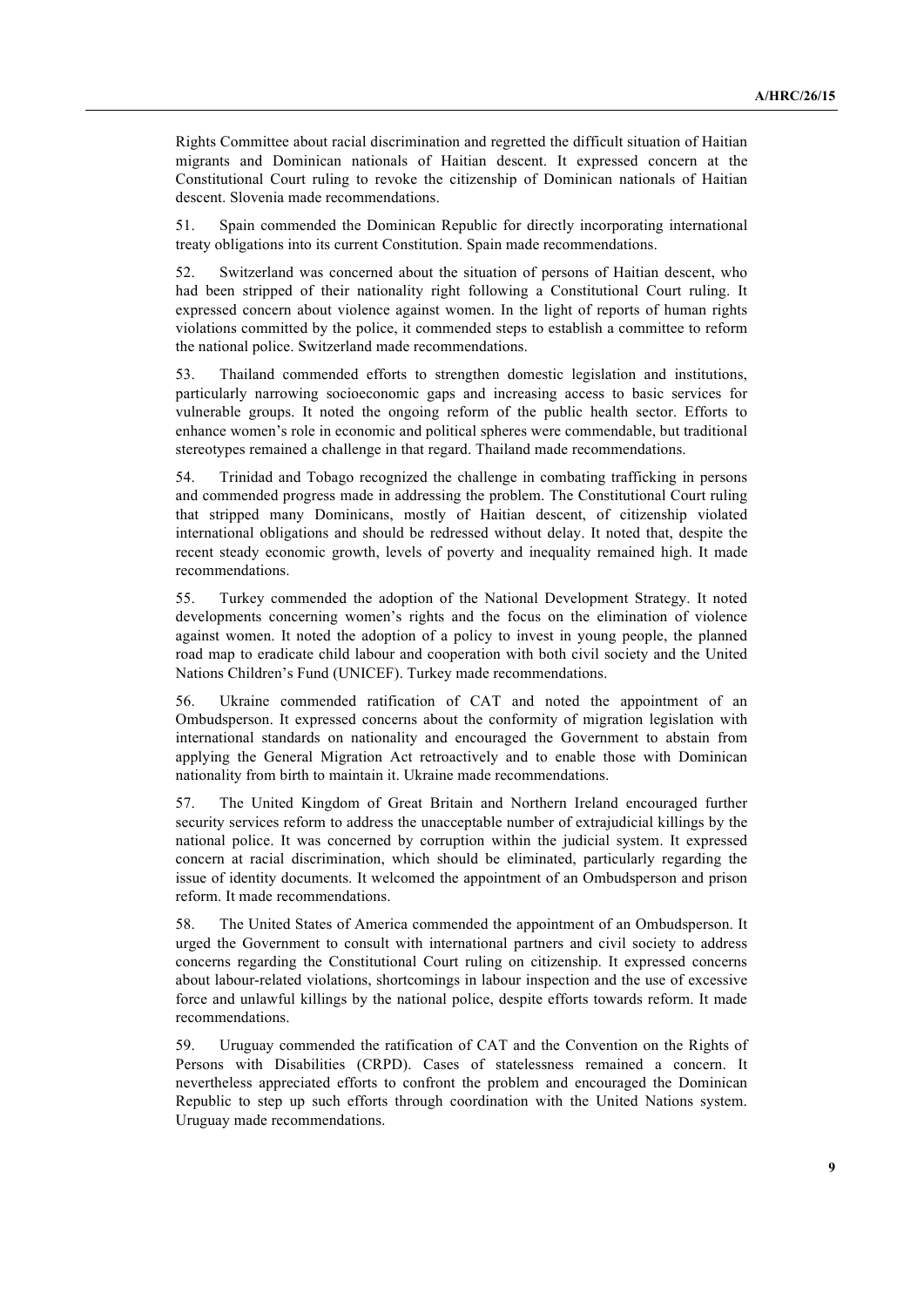60. The Bolivarian Republic of Venezuela noted the "Progress with Solidarity" development project; investment in education and the "Quisqueya Aprende Contigo" Plan; and penitentiary reforms that sought to reintegrate prisoners into society and process complaints against prison officials. It requested further details on measures to combat domestic violence. It made recommendations.

61. Viet Nam commended the institutionalization of national human rights mechanisms, strengthening of domestic legislation and accession to international human rights instruments, including CAT. It noted measures to tackle racial discrimination and trafficking in persons, and to protect vulnerable groups. Viet Nam made recommendations.

62. Algeria welcomed ratification of CRPD and CAT. It noted the National Development Strategy, which it hoped would improve citizen's enjoyment of their human rights. It encouraged the Government to follow up on commitments through programmes for vulnerable groups. The country would benefit from technical assistance. Algeria made recommendations.

63. Angola commended progress in human rights, especially in the areas of health and education, the latter having received 4 per cent of GDP. It asked what concrete measures had been taken to protect and integrate persons with disabilities into society and what results were envisaged. It requested information on the policy to end violence against women. Angola made a recommendation.

64. Argentina commended progress made since the first UPR cycle, including ratification of CAT and creation of the Human Rights Unit in the Attorney General's Office. It noted efforts to protect the rights of migrants and encouraged further steps to resolve the situation of persons of Haitian descent and their children. Argentina made recommendations.

65. Australia acknowledged progress on gender-based violence and inequality. It expressed concern regarding human rights violations by law enforcement officials, and the Constitutional Court ruling of September 2013 which introduced a retroactive and restrictive interpretation of nationality provisions that largely affected persons of Haitian origin. It was concerned by the treatment of migrant workers through the deportation process. Australia made recommendations.

66. Belgium commended the Dominican Republic for reopening dialogue with Haiti on the issue of migration. However, many challenges remained in that regard, particularly concerning combating all forms of discrimination. Welcoming legislation on the prevention and eradication of violence against women and provision of affordable medical care, it remained concerned by the incidence of sexual violence. Belgium made recommendations.

67. The Plurinational State of Bolivia noted the establishment of the Constitutional Court, Human Rights Unit in the Attorney General's Office, National Directorate for Victims Services, and Office for the Legal Representation of Rights of Victims, to improve access to justice. Efforts to strengthen human rights institutions, legislation and policies should continue. It made recommendations.

68. Brazil noted the ratification of CAT and applauded the reduction in fatalities resulting from domestic violence. It commended efforts to eradicate poverty. While the Bilateral Dominican-Haitian Commission had been reinstated, the Constitutional Court ruling that affected the nationality of persons of Haitian descent should be addressed. Suspension of deportation of Haitian migrants was a positive step. Brazil made recommendations.

69. Canada requested details on the status and impact of measures, agreed in 2010, to combat and penalize human trafficking, including the number of prosecutions. It welcomed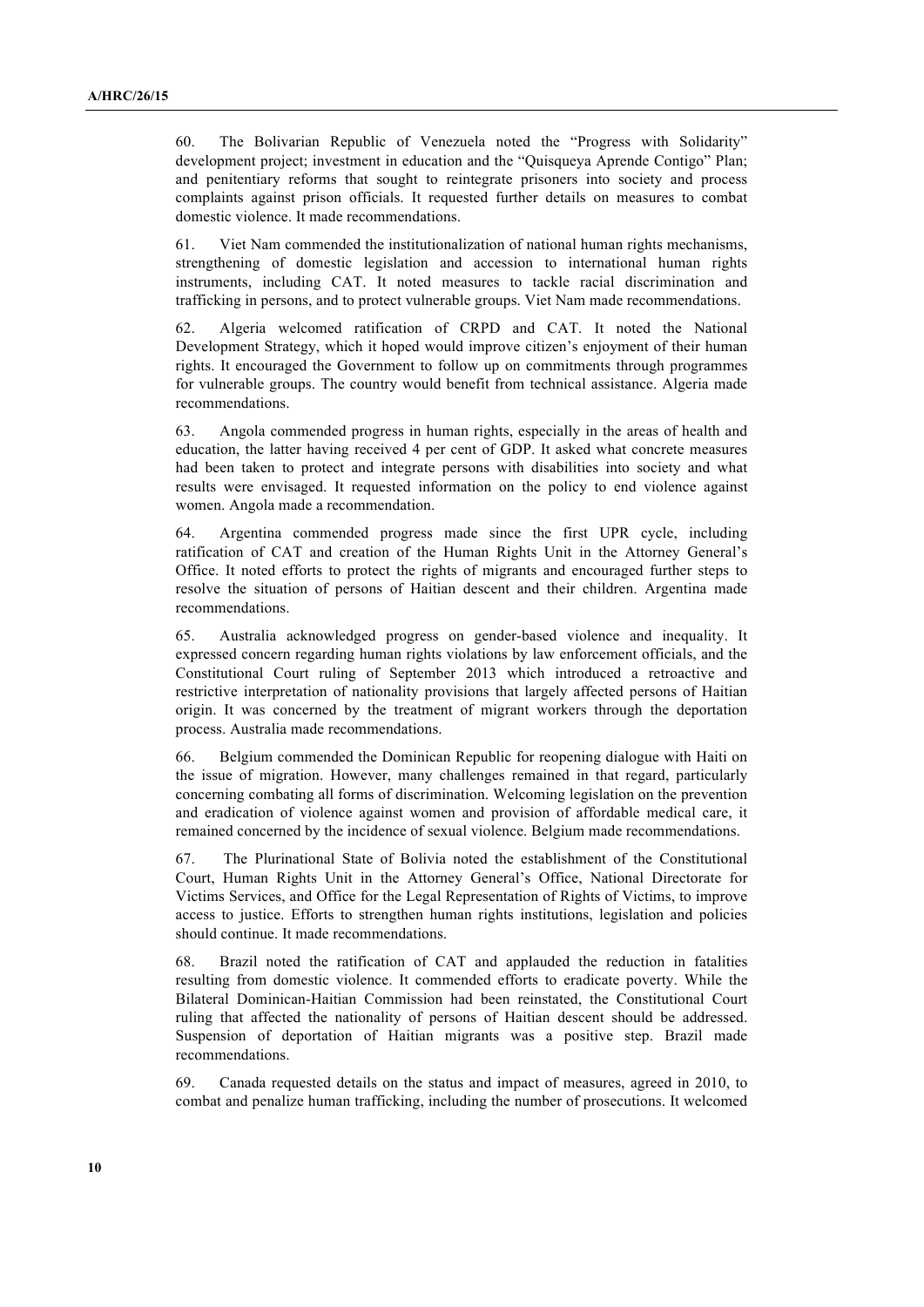legislative initiatives to assist persons with disabilities, enabling social inclusion and more productive life and respect for their rights. Canada made recommendations.

70. Chile commended promulgation of a new Constitution; the ratification of CAT and CRPD; and progress in combating human trafficking and sexual exploitation. It noted the prioritization of universal access to education and health care, the latter to reduce maternal and infant mortality. It acknowledged the explanation of the Constitutional Court ruling on nationality, and noted efforts to legalize foreigners. Chile made recommendations.

71. Colombia applauded the new Constitution; appointment of an Ombudsperson; the implementation of Act No. 1-12 on the National Development Strategy, the Criminal Code, the Organic Act on the National Police, the national action plan against trafficking in persons, and the law to eradicate violence against women; and progress made in the health sector. Colombia offered assistance in implementing the recommendations it had made. Colombia made recommendations.

72. Cuba commended the Dominican Republic for Act No. 1-12 on the National Development Strategy, which promoted rights related to education, childhood, adolescence, women, social development, life, persons with disabilities and the elderly. It acknowledged improvements in health-related services and infrastructures. Construction of new schoolrooms and expansion of educational programmes would improve the education system. Cuba made recommendations.

73. The Democratic People's Republic of Korea commended the progress made regarding recommendations accepted during the first UPR cycle, particularly the implementation of a strategic framework to eradicate child labour, and development of provisions to combat child abuse, including corporal punishment and to support child and adolescent victims of violence. It made a recommendation.

74. Djibouti acknowledged the creation of the supreme centre with in the public prosecutors service of the Human Rights Unit, contributing to the implementation of human rights-related decisions and directives. It noted steps taken to support vulnerable groups, and commended the National Development Strategy, which focused on enjoyment of fundamental human rights. Djibouti made a recommendation.

75. Ecuador recognized progress made in the promotion and protection of human rights, especially efforts to improve the quality of life and rights of persons with disabilities. It noted the significant investment in education, the programme for early childhood care, the System of Statistical Indicators for Children and Adolescents, and programmes to prevent teenage pregnancy. Ecuador made recommendations.

76. Egypt noted progress made since the first UPR cycle; including improving citizens' access to human rights institutions. A resolution of the Supreme Council of the Public Prosecution Service had led to the establishment of the Human Rights Unit, which operated under the Attorney General's Office. Egypt made recommendations.

77. Estonia positively noted the involvement of civil society in the preparation of the report. It welcomed accession to the Rome Statute of the International Criminal Court and the ratification of CAT, which should be implemented. Commending efforts to promote women's rights, guarantee gender equality and combat violence against women and girls, which remained a concern, it urged the full implementation of related legislation. Human rights violations by police and security forces should be investigated and prosecuted. It encouraged efforts towards universal free primary education. Estonia made recommendations.

78. France welcomed the efforts made by the Dominican Republic to implement several of the recommendations made during the first cycle of the UPR in 2009. It commended ratification of CAT. France made recommendations.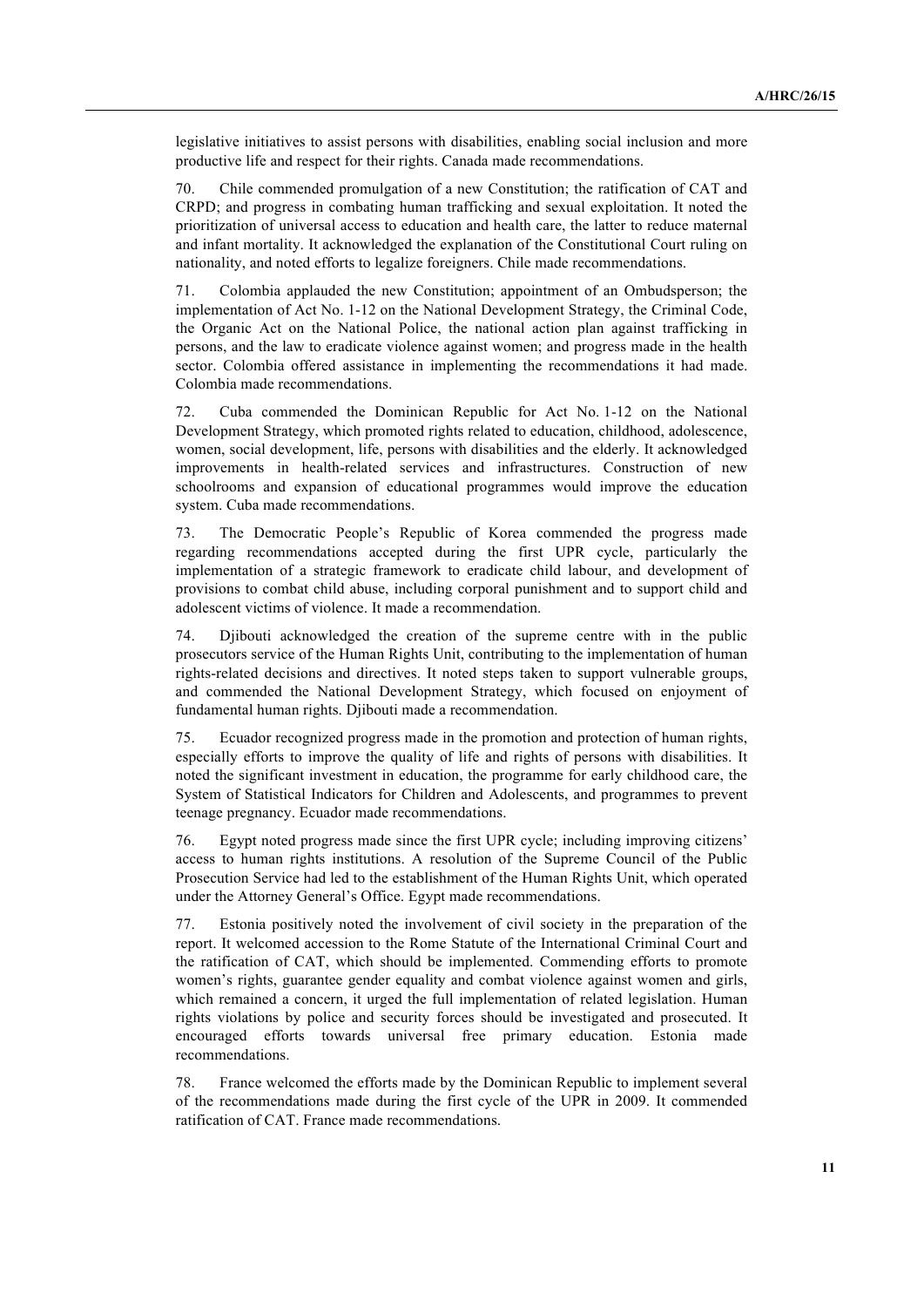79. Germany commended the progress made since the first UPR cycle. It expressed concern regarding the discrepancy between the country's legal standards and their implementation, with particular regard to violence against women and excessive use of force by police officers. Discrimination faced by migrants, especially families of Haitian descent, was of concern. Germany made recommendations.

80. Guatemala noted Act No. 1-12 on the National Development Strategy and the creation of the National Register for the Assessment and Certification of persons with disabilities, which would facilitate development of appropriate policies; the Human Rights Unit in the Attorney General's Office; and the National Council for Migration. It reiterated concerns regarding legislation on nationality and migration, particularly affecting Haitians born in the country. Guatemala made a recommendation.

81. Indonesia acknowledged the consolidation of human rights principles into domestic legislation, Act No. 1-12 on the National Development Strategy, the review of Act No. 42- 00 on disability, the establishment of the Human Rights Unit in the Attorney General's Office, the appointment of the Ombudsman and the establishment of the Constitutional Court. It commended efforts to protect women's rights and improve access to education. Indonesia made recommendations.

82. Iraq welcomed implementation of the National Development Strategy, establishment of the Human Rights Unit in the Attorney General's Office, and improved access to human rights institutions for citizens. It noted campaigns to end violence against women, and measures to combat poverty and improve access to education for all children, despite their legal status. Iraq made a recommendation.

83. Ireland noted steps to tackle gender-based violence, including the provision of protection and access to information for victims. It remains concerned about the continuing high incidence of killings of women. The Criminal Code should adequately punish violence against women. Constitutional Court ruling TC0168/13 could result in statelessness for many, particularly persons of Haitian descent. Welcoming the prosecution of freedom of expression violations, it expressed concern regarding threats against journalists and human rights defenders who have opposed the decision of the Constitutional Court. The Government should cooperate with the Special Rapporteur on the situation of human rights defenders. Ireland made recommendations.

84. Italy welcomed the ratification of CAT, encouraging its implementation, and measures to improve human rights education. Despite steps taken, gender-based violence remained a concern. It asked what steps had been taken to combat exploitation of children, such as prostitution, pornography and domestic work. It noted the policy to "clean up" national institutions, and police and security forces. It expressed concern regarding the Constitutional Court ruling on nationality. Italy made recommendations.

85. Jamaica noted the prioritization of persons with disabilities and the strengthening of National Council for Persons with Disabilities, establishment of the Human Rights Unit in the Attorney General's Office, and implementation of a strategic framework and national road map to eliminate child labour by 2020. The discriminatory Constitutional Court ruling TC0168/13 would render many persons of Haitian descent stateless, which was of concern. It welcomed the resumption of dialogue with Haiti in seeking to address this issue. It urged the Government to resolve the issue of citizenship rights of Dominicans of Haitian descent and other affected nationals.

86. Malaysia noted legislative and institutional measures to protect and promote human rights. It commended steps to advance women's rights, and mechanisms to combat violence against women and provide assistance to victims of abuse. It noted efforts to protect children's rights, particularly to improve the quality of education. Malaysia made recommendations.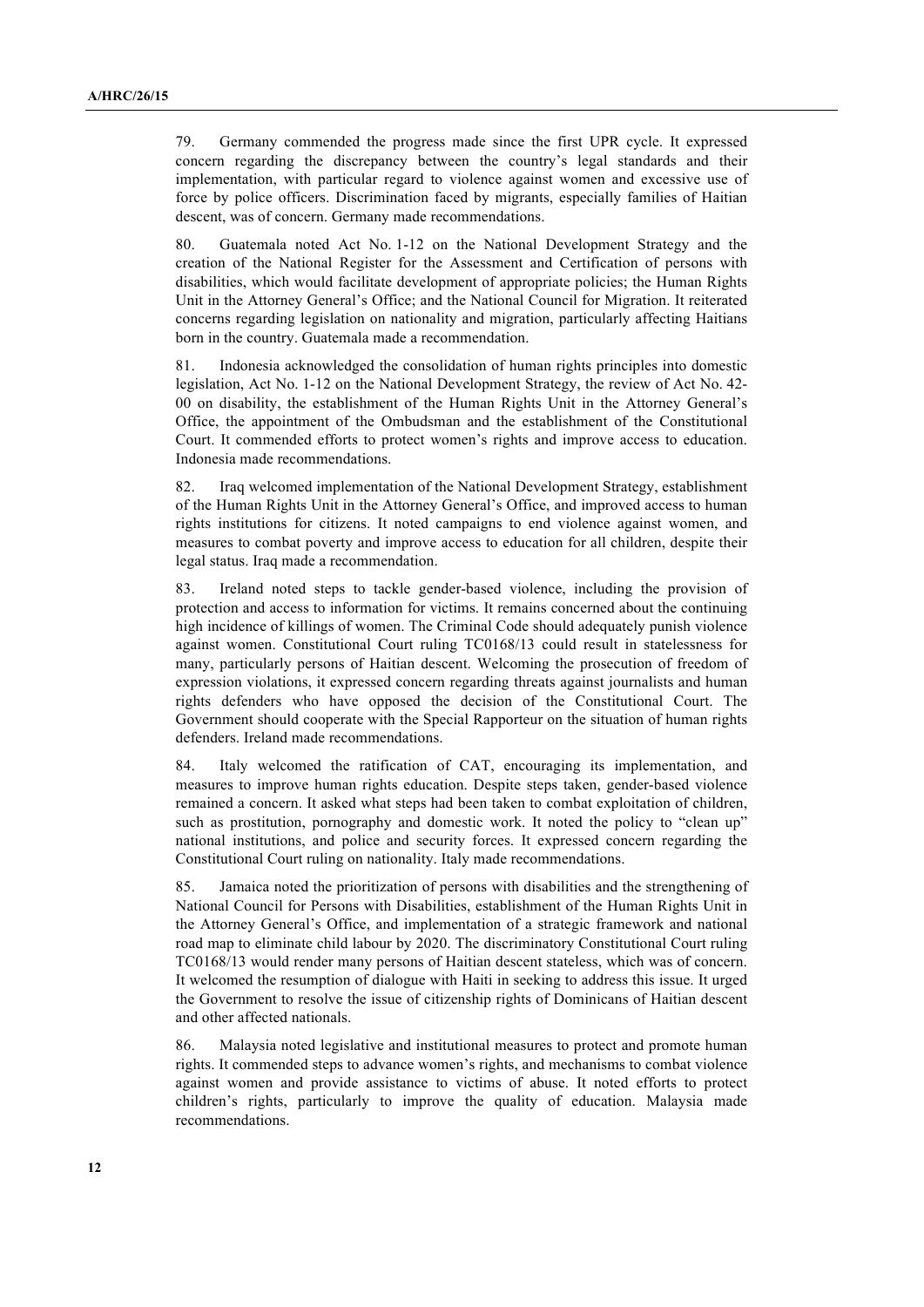87. Somalia commended the progress identified in the national report. It noted that 74 of the 79 recommendations made during the first UPR cycle had been accepted, and that the implementation of many of those had begun. Somalia made recommendations.

88. Montenegro welcomed the ratification of CAT, and asked how it would be implemented, notably in cases of excessive use of force by law enforcement officials, especially in prisons. It requested details of the measures taken following the recommendations made by the Committee on the Elimination of Discrimination against Women. Noting decriminalization of abortion in some cases, it asked whether legislation would be amended in cases of rape, incest or fetal malformation. Montenegro made recommendations.

89. Mexico noted Criminal Code reform in areas such as domestic violence, slavery and racial segregation. It commended the establishment of the Constitutional Court and the Human Rights Unit in the Attorney General's Office. It applauded the ratification of CAT and other efforts to combat torture, and urged cooperation with the Special Rapporteur on torture and other cruel, inhuman or degrading treatment or punishment. Mexico made recommendations.

90. Regarding the question raised by Liechtenstein and the Netherlands on the Kampala Amendments, the delegation reported that the amendments were under internal consultation, but that in the draft Penal Code under consideration by Congress, all grave crimes under the Rome Statute, including the crime of aggression, were established as criminal offences.

91. Regarding the question raised on LGBT community, the Dominican Republic reported that it guarantees their rights, in accordance to articles 8 and 39 of the Constitution regarding the right to equality for all. The draft Penal Code also included norms against discrimination, the Dominican Republic had co-sponsored the declaration aiming to fight discrimination based on sexual orientation and there were no restrictions on public activities such as the Caravan of Gay Pride.

92. Regarding the questions raised on the ruling of the Constitutional Court by several delegations, the delegation stated that in the Dominican Republic all persons, including foreigners, had access to the rights to health, education and work. The decision of the Constitutional Court did not affect any person who had been born in the Dominican Republic and issued with a valid birth certificate. Those who had been born in the Dominican Republic and who were registered on the Civil Register but had irregular documentation, as long as that documentation had not been obtained by fraudulent means, might benefit from a special law that would allow them to acquire Dominican nationality. Those who did not wish to apply under that law could appeal to the Court.

93. In its ruling, the Court stated that nobody could be deprived of documentation by an administrative process but that the procedure must be in line with the Court procedures. In a first survey of the Civil Register, there were 53,847 children of foreigners on the register, of whom 24,392 were registered irregularly. In order to deal with the cases of those children, the Government had proposed a special bill that would recognize those persons as citizens of the Dominican Republic, as they did not have links or roots in any other country. The President will bring the draft before Congress once the next regular legislative period started.

94. As a result of Constitutional Court ruling TC0168/13, no one had lost their nationality and no person had been affected. The ruling only determined that any person that had been proved to be irregularly registered, i.e., not in in compliance with the law in force at the time of their birth, would be individually subject to a nullification process before the competent courts, which would decide on the validity of his or her documents.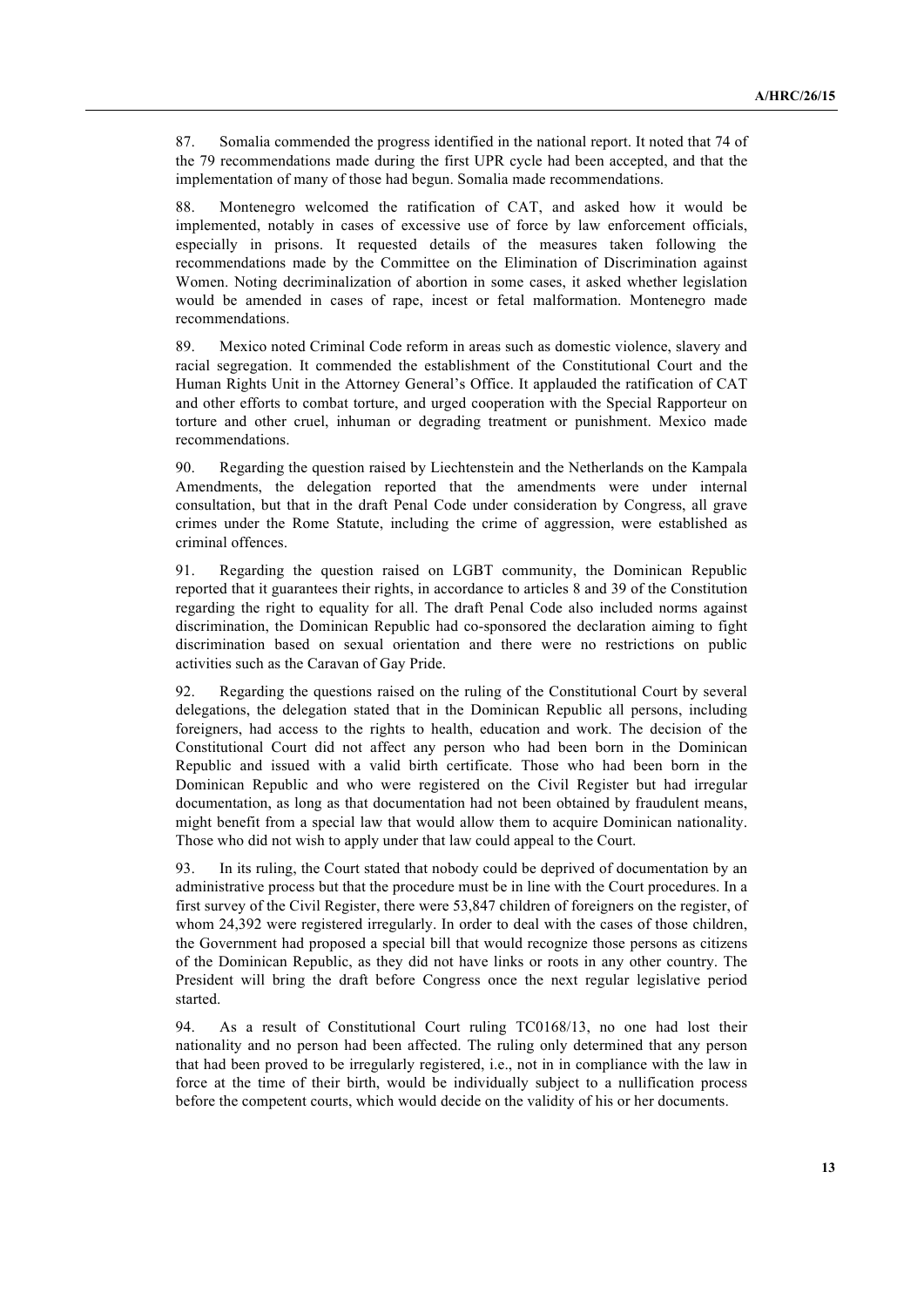95. The ruling stated that, from 1929 to date, all persons born in the Dominican Republic are nationals of the country with two exceptions: the children of accredited diplomats, in line with the Vienna Convention on Consular Relations, and the children of persons in transit and of foreigners who are irregularly in the country. Therefore, the delegation concluded that the ruling could not be retroactive, as the rule only referred to laws that had been in force since 1929.

96. Regarding Germany's question on the support provided to persons without documents to prove their migratory status, the delegation noted that the Government had established, by Presidential Decree 327-13, the national plan for the regularization of foreigners in irregular migration situations, which sought to regularize those foreigners living without a legal status. An easy and free-of-charge procedure had been established so that in the next 18 months those interested could register and present documents showing they have links with Dominican society and that they had economic roots. According to the 2012 immigrants survey, there were nearly half a million foreigners: a majority did not have a legal status and more than half did not have identity documents from their country of origin. As a guarantee for foreigners, the Government had forbidden any deportations for those who had requested to be covered by the plan during its implementation.

97. The delegation finally expressed its satisfaction for being able to present the report and assured that all the recommendations would be taken into account, trusting that, with the assistance of various countries, the Dominican Republic could ensure that human rights were established definitively as the main guide for a life with dignity.

## **II. Conclusions and/or recommendations**\*\*

98. **The following recommendations will be examined by the Dominican Republic which will provide responses in due time, but no later than the twenty-sixth session of the Human Rights Council in June 2014:**

98.1. **Consider ratifying those international human rights instruments to which it is not yet a State party (Nicaragua);**

98.2. **Ratify those international human rights instruments to which it is not yet a party, such as the Second Optional Protocol to the Covenant on Civil and Political Rights, the International Convention for the Protection of All Persons from Enforced Disappearance and the Optional Protocol to the Convention on the Rights of the Child of 1989 (Spain);**

98.3. **Ratify the Optional Protocol to the ICESCR; the Second Optional Protocol to the ICCPR; the Optional Protocol to the Convention against Torture and Other Cruel, Inhuman or Degrading Treatment or Punishment; the International Convention for the Protection of All Persons from Enforced Disappearance; and, finally, the Optional Protocol to the Convention on the Rights of the Child on a communications procedure (Portugal);**

98.4. **Consider accession to the Optional Protocol to the Convention against Torture and Other Cruel, Inhuman or Degrading Treatment or Punishment (Ukraine);**

98.5. **Ratify the OP-CAT and to take policy measures to prevent torture and ill treatment (Estonia);**

<sup>\*\*</sup> The conclusions and recommendations have not been edited.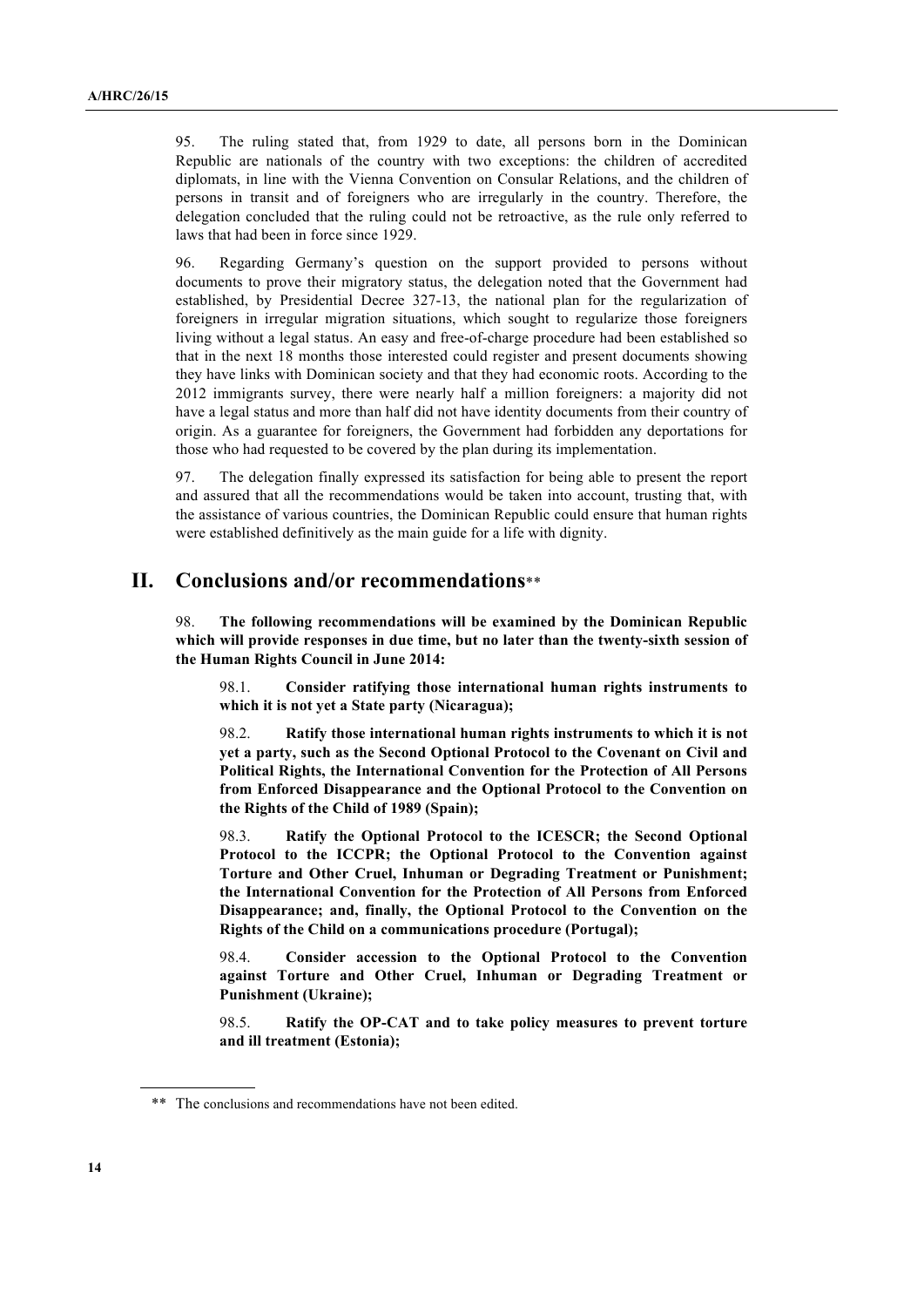98.6. **Consider signing and ratifying the International Convention on the Protection of the Rights of All Migrant Workers and Members of Their Families (Mexico);**

98.7. **Consider ratifying the International Convention on the Protection of the Rights of All Migrant Workers and Members of Their Families (Paraguay);**

98.8. **Consider ratifying the International Convention on the Protection of the Rights of All Migrant Workers and Members of Their Families (Uruguay);**

98.9. **Analyse the possibility of ratifying the 1990 International Convention on the Protection of the Rights of All Migrant Workers and Members of Their Families (Ecuador);**

98.10. **Continue efforts to foster unity in a diverse society, including to migrants, through considering the ratification of ICRMW (Indonesia);**

98.11. **Continue efforts made to achieve ratification of the International Convention for the Protection of All Persons from Enforced Disappearance and the acceptance of the competence of its Committee (Argentina);**

98.12. **Accede to the International Convention for the Protection of All Persons from Enforced Disappearance (Iraq);**

98.13. **Ratify the International Convention for the Protection of All Persons from Enforced Disappearance as well as the Second Optional Protocol to the International Covenant on Civil and Political Rights, aiming at abolition of the death penalty (France);**

98.14. **Consider ratification of ICCPR-OP2 (Montenegro);**

98.15. **Consider ratifying the conventions on stateless persons (Nicaragua);**

98.16. **Consider acceding to the Convention relating to the Status of Stateless Persons and the Convention on the Reduction of Statelessness (Uruguay);**

98.17. **Accede, as early as possible, to the Convention relating to the Status of Stateless Persons and the Convention on the Reduction of Statelessness (Brazil);**

98.18. **Take urgent steps to ensure full respect for the right to a nationality, and ratify the August 1961 Convention on the Reduction of Statelessness, which it signed in December 1961 (Ireland);**

98.19. **Consider ratifying ILO Convention 189 on Decent Work for Domestic Workers (Uruguay);**

98.20. **Ratify the Convention on the Prevention and Punishment of the Crime of Genocide (Estonia);**

98.21. **Ratify the Kampala Amendments to the Rome Statute (Estonia);**

98.22. **Take the appropriate measures to develop the position of the Ombudsman into an independent human rights institution in line with the Paris Principles (Norway);**

98.23. **Ensure the full independence of the Office of the Ombudsman in accordance with the Paris Principles on independent national human rights institutions (Portugal);**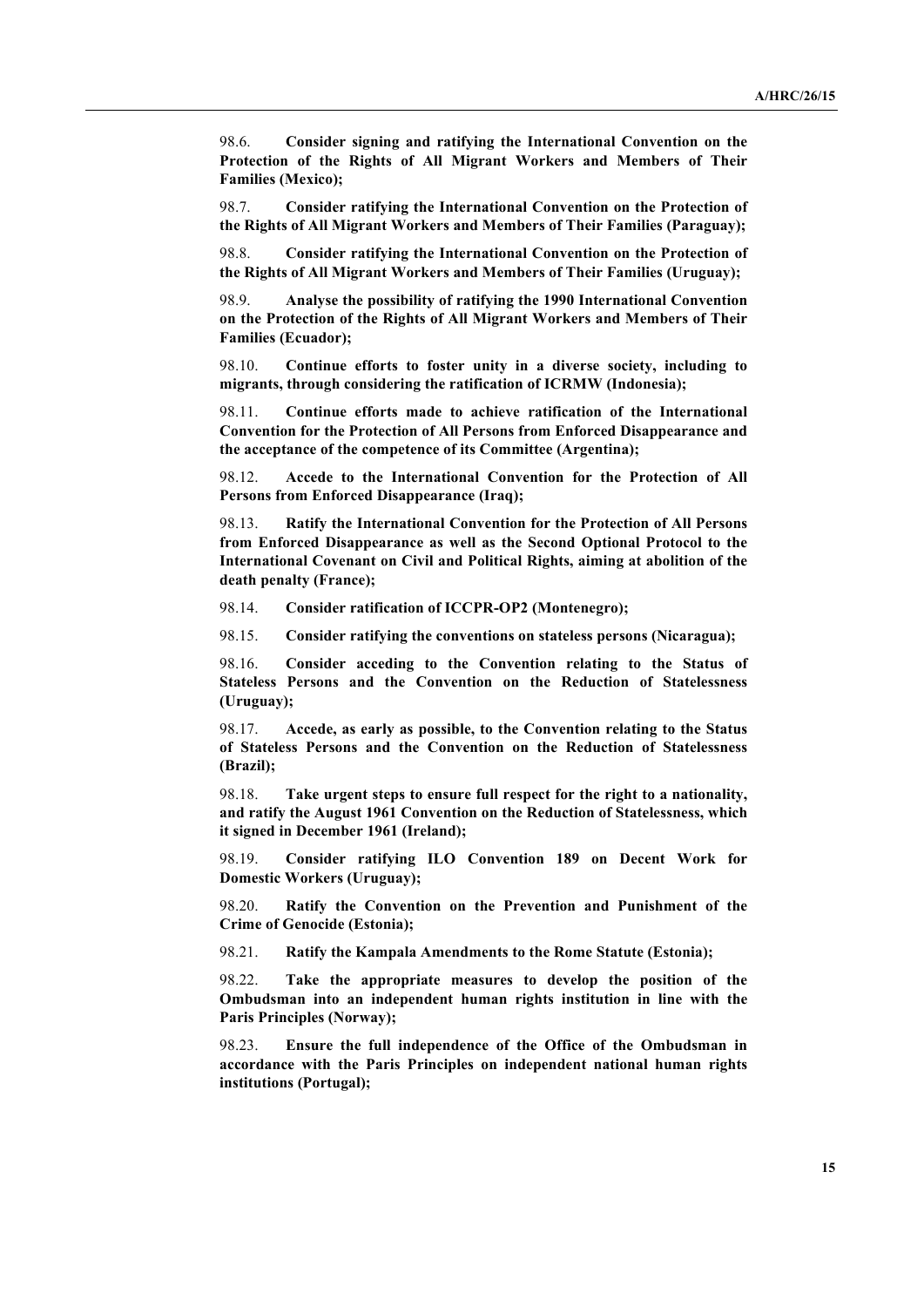98.24. **Ensure the independence of the Office of the Ombudsman in accordance with the Paris Principles (Ukraine);**

98.25. **Ensure compliance of the Ombudsman's institution with the Paris Principles (France);**

98.26. **Take measures to provide the Office of the Ombudsman with adequate resources (Ukraine);**

98.27. **Prioritise the adequate resourcing and staffing of the Ombudsman's Office, ensure that State institutions, including the National Police, collaborate fully with the Office and consider a public campaign to demonstrate to Dominican citizens how this institution can help protect and guarantee their human rights (United Kingdom of Great Britain and Northern Ireland);**

98.28. **Develop a national human rights plan (Paraguay);**

98.29. **Redouble its efforts to enforce more effectively the specific existing legislation and fully implement, among others, the Strategic National Plan for the Reduction of Maternal and Child Mortality, the National Plan for the Prevention of teenagers' pregnancy, and the Strategic Plan for the Prevention, Detection, Attention and Punishment of Violence against Women and Domestic Violence. In particular, the Dominican Republic could provide adequate resources to the relevant Ministries to ensure an effective assistance to victims (Spain);**

98.30. **Continue its efforts in the fight against corruption (Morocco);**

98.31. **Extend an open invitation to the United Nations special procedures (Portugal);**

98.32. **Extend a standing invitation to all thematic Special Procedures (Montenegro);**

98.33. **Issue a standing invitation to all special procedures of the Human Rights Council (Uruguay);**

98.34. **Work with the media and civil society organizations in changing attitudes and combat discrimination against women (Thailand);**

98.35. **Continue supporting the efforts to empower women in social and public life, including by providing adequate financial and human resources to implement policies and programmes afforded to them (Malaysia);**

98.36. **Take further steps to combat racial discrimination and human trafficking (Viet Nam);**

98.37. **Pursue its policy to protect the most vulnerable persons who are victims of racial discrimination (Angola);**

98.38. **Continue working on strengthening the protection and the necessary guarantee for all victims of racism or other forms of discrimination (Bolivia (Plurinational State of));**

98.39. **Introduce awareness-raising activities with the aim of eliminating conditions and attitudes perpetuating discrimination against Haitian migrants as well as the Dominicans of Haitian descent (Slovenia);**

98.40. **Continue taking the appropriate measures to better integrate and fully recognize persons of African descent as an important part of the Dominican society (Somalia);**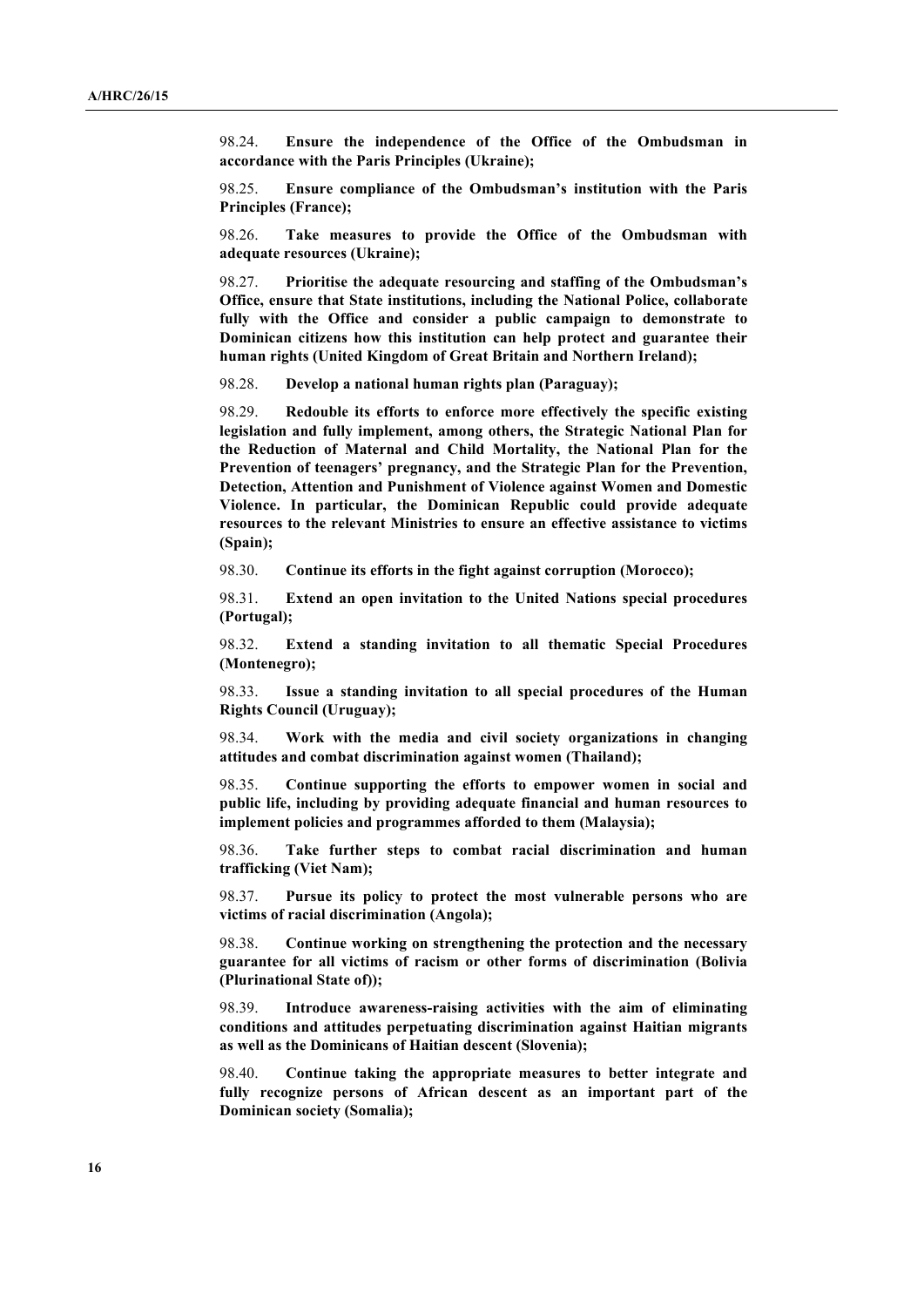98.41. **Take the necessary measures to prevent arbitrary detentions based on discriminatory criteria of any kind, particularly those related to phenotype or those directed against LGBT persons (Mexico);**

98.42. **Adopt legislation to protect LGBT persons against gender-based violence and discrimination (Netherlands);**

98.43. **Strengthen its efforts and establish and implement policies and measures to address discrimination based on sexual orientation and gender identity (Norway);**

98.44. **Establish enforced disappearances and extrajudicial executions as criminal offenses under the Penal Code (Mexico);**

98.45. **Establish an independent body responsible for investigating possible police abuses (Spain);**

98.46. **Investigate all allegations of the use of excessive force, including killings, by law enforcement agents and ensure that they receive training on the appropriate use of force so as to prevent unnecessary causalities (Canada);**

98.47. **All law enforcement be conducted in accordance with international human rights standards and that the Dominican Republic undertakes prompt independent investigations into all alleged violations by officials (Australia);**

98.48. **Ensure the respect of human rights by law enforcement bodies and strengthen efforts to guarantee the impartiality of investigations and prosecution of police officers involved in acts of violence (France);**

98.49. **Expedite the comprehensive reform of the police (Spain);**

98.50. **Integrate a human rights based approach in the presidential commission for the reform of the police, establish an independent governance mechanism to investigate violations of human rights and ensure access to justice for victims (Switzerland);**

98.51. **Bolster mandatory human rights training for the security forces and strengthen mechanisms to investigate alleged abuses committed by security forces (United States of America);**

98.52. **Increase its efforts to ensure effective investigation into the high number of homicides and into the abuse of power by police officials and to hold those responsible accountable (Germany);**

98.53. **Launch an open dialogue with the civil society with a view to identifying and adopting further measures aimed at preventing possible abuses committed by police and security forces, and ensure that the victims and their relatives have access to fair and independent justice (Italy);**

98.54. **Continue incorporating into its national legislation measures to protect the rights of women and girls, and punish violence against women (Nicaragua);**

98.55. **Study amending its Penal Code, by incorporating the criminalization of all forms of violence against women (Uruguay);**

98.56. **Ensure that the Ministry of Women, the Ministry of Health, the Office of the Prosecutor General and other institutions with a role in preventing and addressing cases of gender-based violence are adequately resourced (Norway);**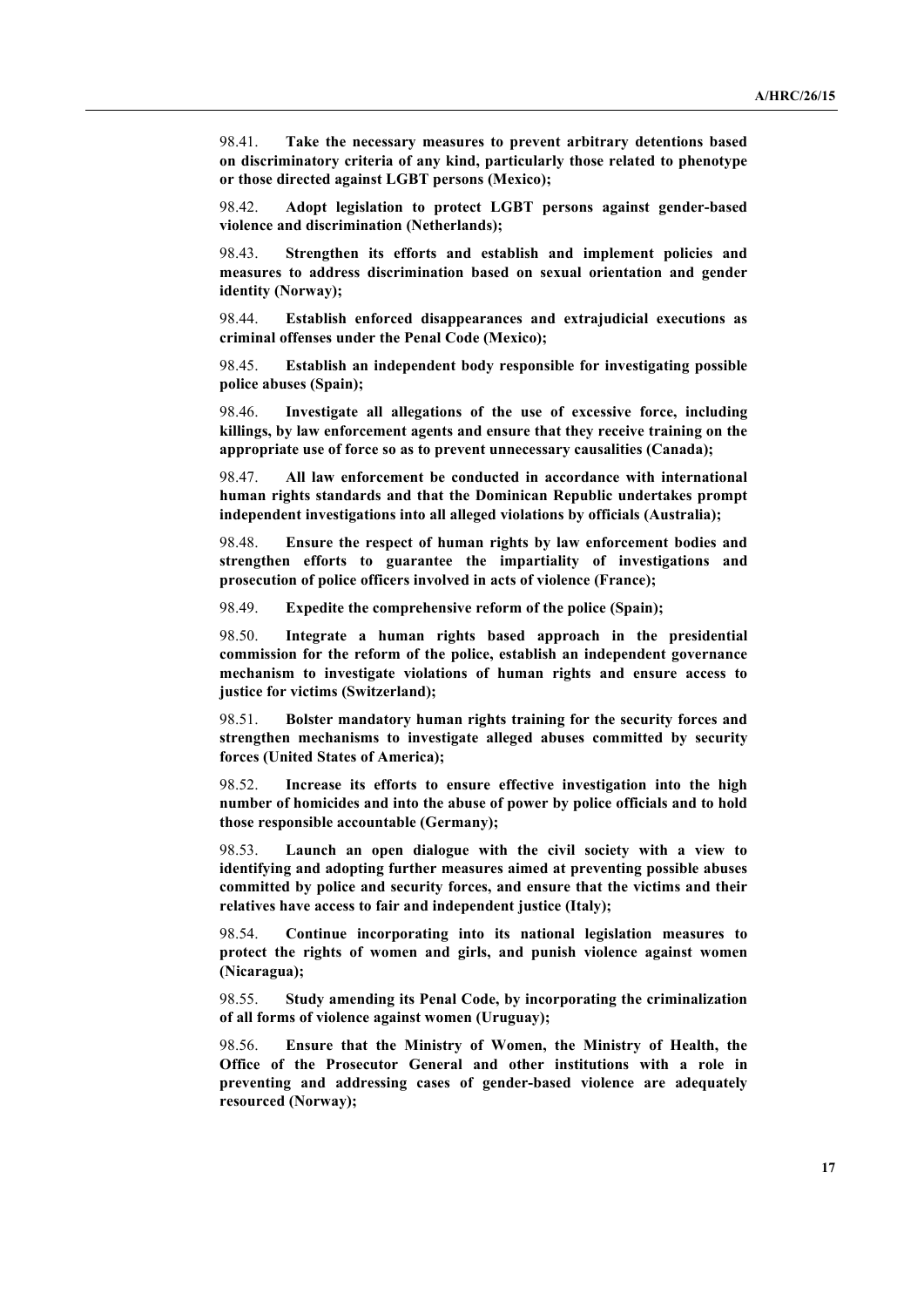98.57. **Take the necessary measures in order for the Ministry of Women to have adequate resources to strengthen the policies for women victims of domestic violence (Paraguay);**

98.58. **Continue to enhance the protection of women against domestic violence and further promote gender equality in its society (Singapore);**

98.59. **Implement the Strategic Plan for the prevention, detection, and repression regarding violence against women, and ensure that relevant departments have adequate resources to implement the Plan (Switzerland);**

98.60. **Allocate the necessary resources to the campaigns, plans and programs which were launched with the aim of strengthening the strife of preventing violence against women (Turkey);**

98.61. **Implement the strategic plan for the prevention, identification, support and prosecution of acts of violence against women and domestic staff (Belgium);**

98.62. **Strengthen the national action plan for the protection of women and girls against gender based violence (Belgium);**

98.63. **Strengthen the implementation in practice, of the law on the eradication of violence against women, particularly through the implementation of strategic action plans and the establishment of units for comprehensive care to victims, with emphasis on regions and localities (Colombia);**

98.64. **Keep running multiple programmes to combat against the domestic violence supported by the Ministry of Health and the Ministry of Women (Democratic People's Republic of Korea);**

98.65. **Pursue efforts to promote the rights of women and adopt all necessary measures to fight against violence against them (France);**

98.66. **Take more effective measures to reduce violence against women, especially in the domestic sphere, to eliminate the occurrence of 'feminicidios' and to reduce gender inequality (Germany);**

98.67. **Step up its efforts in order to prevent gender-based violence, punish perpetrators and provide the victims with adequate remedies, inter alia by enhancing the resources devoted to the Ministry of Women and establishing the Units for the Integrated Assistance for Victims in all provinces (Italy);**

98.68. **Continue its work to prevent the forced labour of women especially in the sugar cane plantations (Trinidad and Tobago);**

98.69. **Finalize and implement the road map "free from child labour by 2020 and from its worst forms by 2015" in the near future (Turkey);** 

98.70. **Continue the efforts directed towards eliminating child labour (Ecuador);**

98.71. **Continue to strengthen its domestic framework and institutions to combat human trafficking (Singapore);**

98.72. **Intensify its efforts to combat human trafficking (Trinidad and Tobago);**

98.73. **Intensify its efforts to combat human trafficking (Algeria);**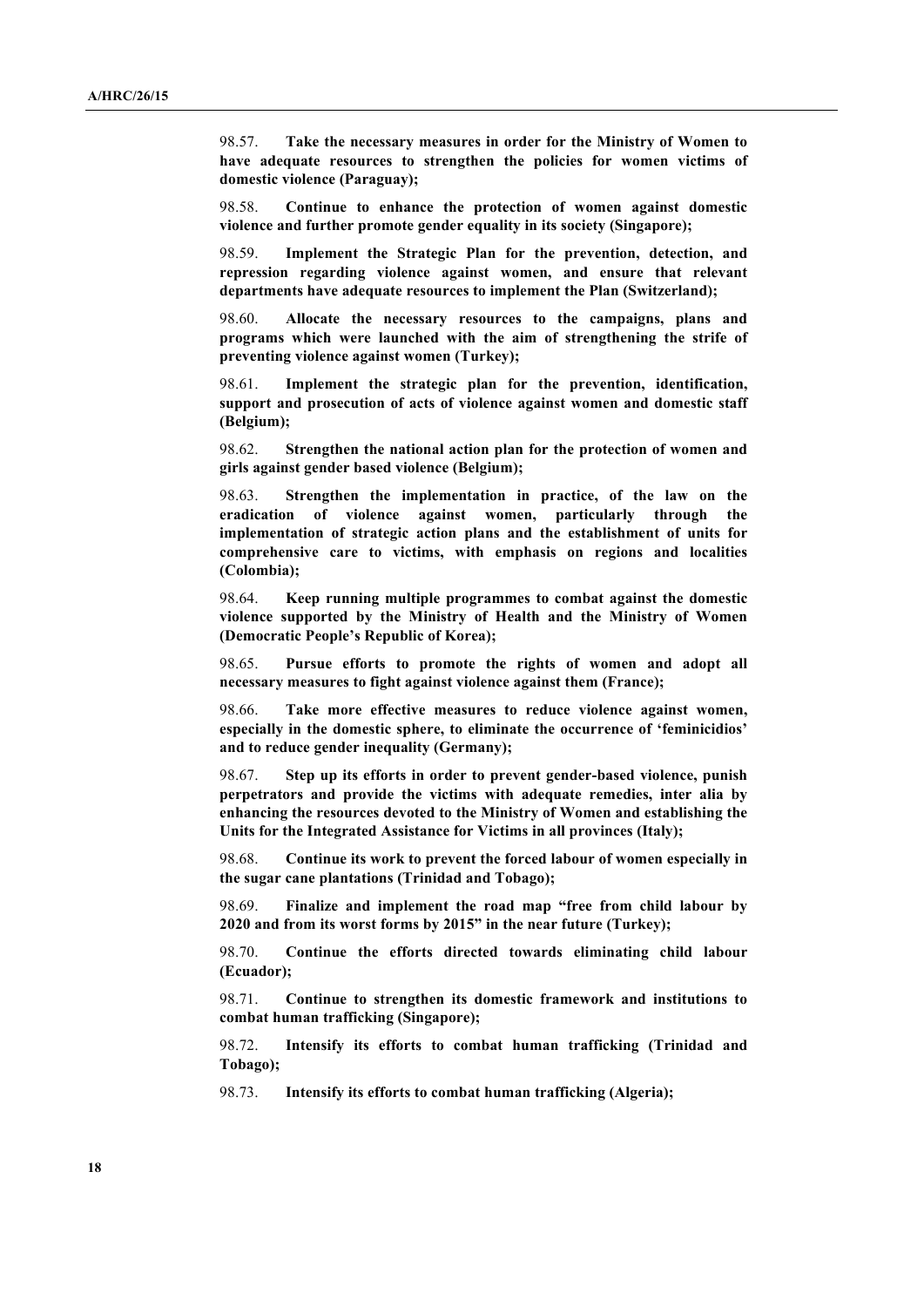98.74. **Strengthen efforts to combat smuggling and trafficking in persons, in order to eradicate this crime (Bolivia (Plurinational State of));**

98.75. **Consider the recommendations on reforms to the justice system made by the President of the Supreme Court in his speech of 7 January and identify improvements which will help to guarantee the human right of access to justice. This should include thorough investigation of malpractice and a zero tolerance approach towards corruption (United Kingdom of Great Britain and Northern Ireland);**

98.76. **Take all necessary measures to provide effective birth registration (Belgium);**

98.77. **Ensure effective investigation of human rights violations against journalists and human rights defenders and prosecution of the individuals responsible (Ireland);**

98.78. **Decriminalize defamation in line with international standards (Estonia);**

98.79. **Strengthen labour law enforcement by providing training to labour inspectors and conducting outreach campaigns to inform workers of their internationally recognized worker rights (United States of America);**

98.80. **Pursue efforts aiming towards putting an end to social inequality (Algeria);**

98.81. **Continue to promote the social and human development of the Dominican population by devising public policies and taking affirmative actions aimed at eliminating remaining social inequalities (Philippines);**

98.82. **Continue to give priority to the fulfilment of the basic rights of its citizens, particularly to food and to an adequate standard of living, by intensifying the implementation of comprehensive poverty-alleviation programs (Philippines);**

98.83. **Heighten the action to mitigate and eventually eliminate extreme social inequalities within the country thereby ensuring equal access by all persons to health care, education and housing (Trinidad and Tobago);**

98.84. **Continue strengthening its social plans in the area of the reduction of poverty and social exclusion (Venezuela (Bolivarian Republic of));**

98.85. **Continue consolidating the successful measures established to ensure food security and the welfare of its people (Venezuela (Bolivarian Republic of));**

98.86. **Provide access to adequate and affordable housing for everyone (Egypt);**

98.87. **Establish and implement strategies to achieve all MDGs by 2015, especially goals related to the rights of women and children (Viet Nam);**

98.88. **Strengthen services aimed at protecting women, children and other marginalized or vulnerable groups (Australia);**

98.89. **Consider adopting legislative measures to facilitate access of women in rural areas to land ownership; to ensure that poverty reduction and income generating strategies include provisions relating to rural women; and to ensure access by rural women and girls to education (Egypt);**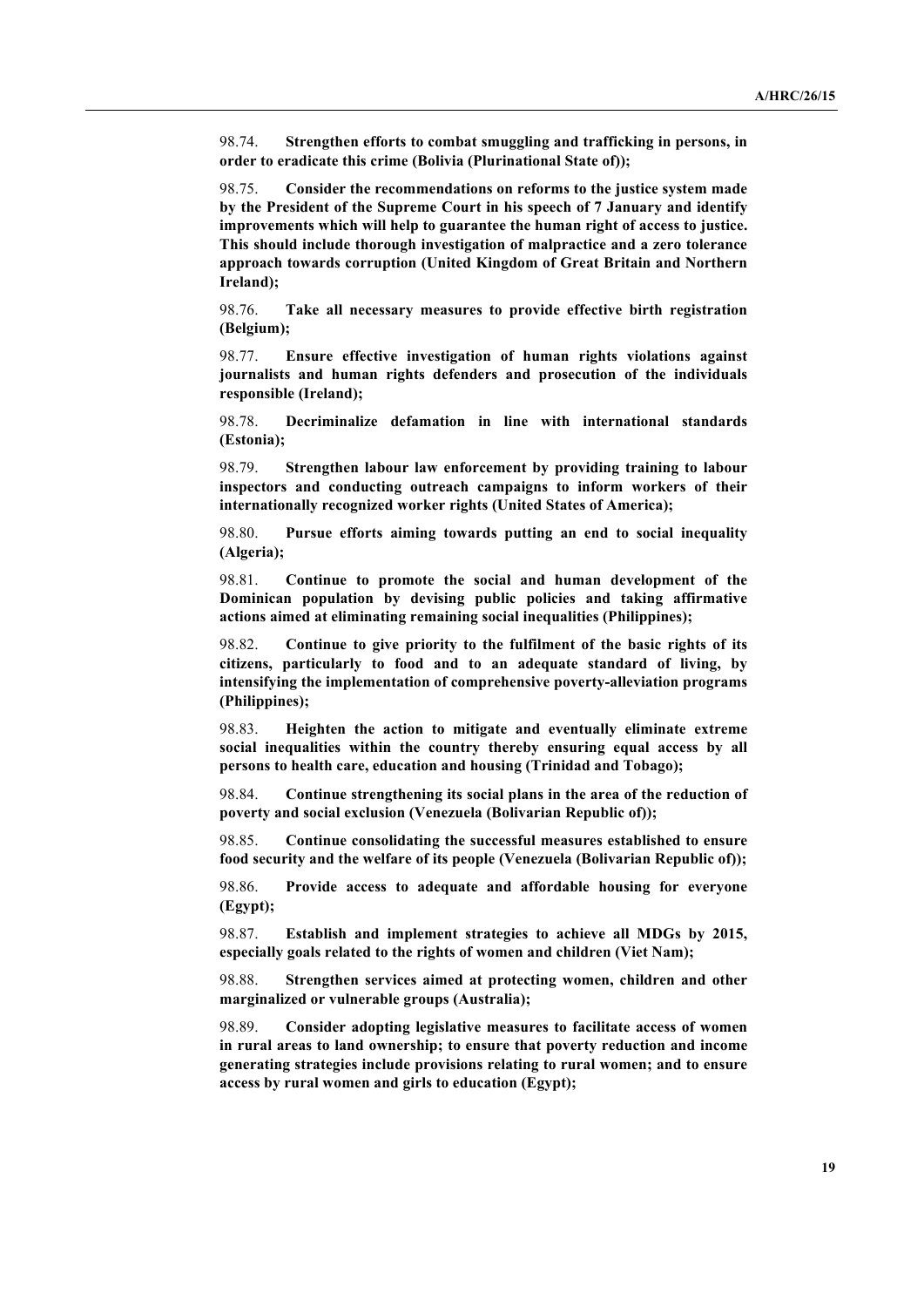98.90. **Continue strengthening the Dominican social security system and the implementation of the Comprehensive Law for the national development strategy until 2030, which was issued on January 25, 2012 (Somalia);**

98.91. **Ensure universal access to health for all, by providing adequate funding in undertaking such a policy and allowing sufficient training for health personnel (Thailand);**

98.92. **Continue the current efforts to increase health-care expenditures and ensure universal access to health and adequate training of health personnel (Egypt);**

98.93. **Continue the efforts of the Government to ensure the improvement of their health system, as well as progress in other socio-economic and cultural rights (Cuba);**

98.94. **Adopt a plan to reduce maternal mortality and to equally decriminalize abortion in cases of incest or rape (Netherlands);**

98.95. **Ensure sufficient funds to effectively lower the pregnancies in adolescents, also by launching awareness-raising activities (Slovenia);**

98.96. **Take all necessary measures for the effective implementation of the national strategic plan to reduce maternal mortality 2012-2016 (Belgium);**

98.97. **Strengthen the National Strategic Plan for the Reduction of Maternal Mortality 2012-2016 and the National Plan for the Prevention of Adolescent Pregnancy (Colombia);**

98.98. **Guarantee full and effective recognition of sexual and reproductive rights (France);**

98.99. **Continue its efforts with a view to adopting HIV/AIDS care programs, including support services and effective prevention campaigns (Chile);**

98.100. **Continue taking measures that guarantee the right to education of its population (Cuba);**

98.101. **Take legislative measures to guarantee in the law universal access to primary and secondary schooling for all children without discrimination (Belgium);**

98.102. **Continue strengthening education policies to ensure the schooling of all children (Chile);**

98.103. **Encourage the authorities to strengthen educational policies in order to provide for full school enrolment of all children (Djibouti);**

98.104. **Continue its current efforts to provide access to quality education without discrimination for the school-age population throughout the country (Egypt);**

98.105. **Continue the efforts in the field of education including providing a high quality of education system that is inclusive, universal and free (Indonesia);**

98.106. **Continue to focus on the overall improvement in the quality of education provided, including by continuing to provide human rights education, training and courses to students, civilian populations and law enforcement officials (Malaysia);**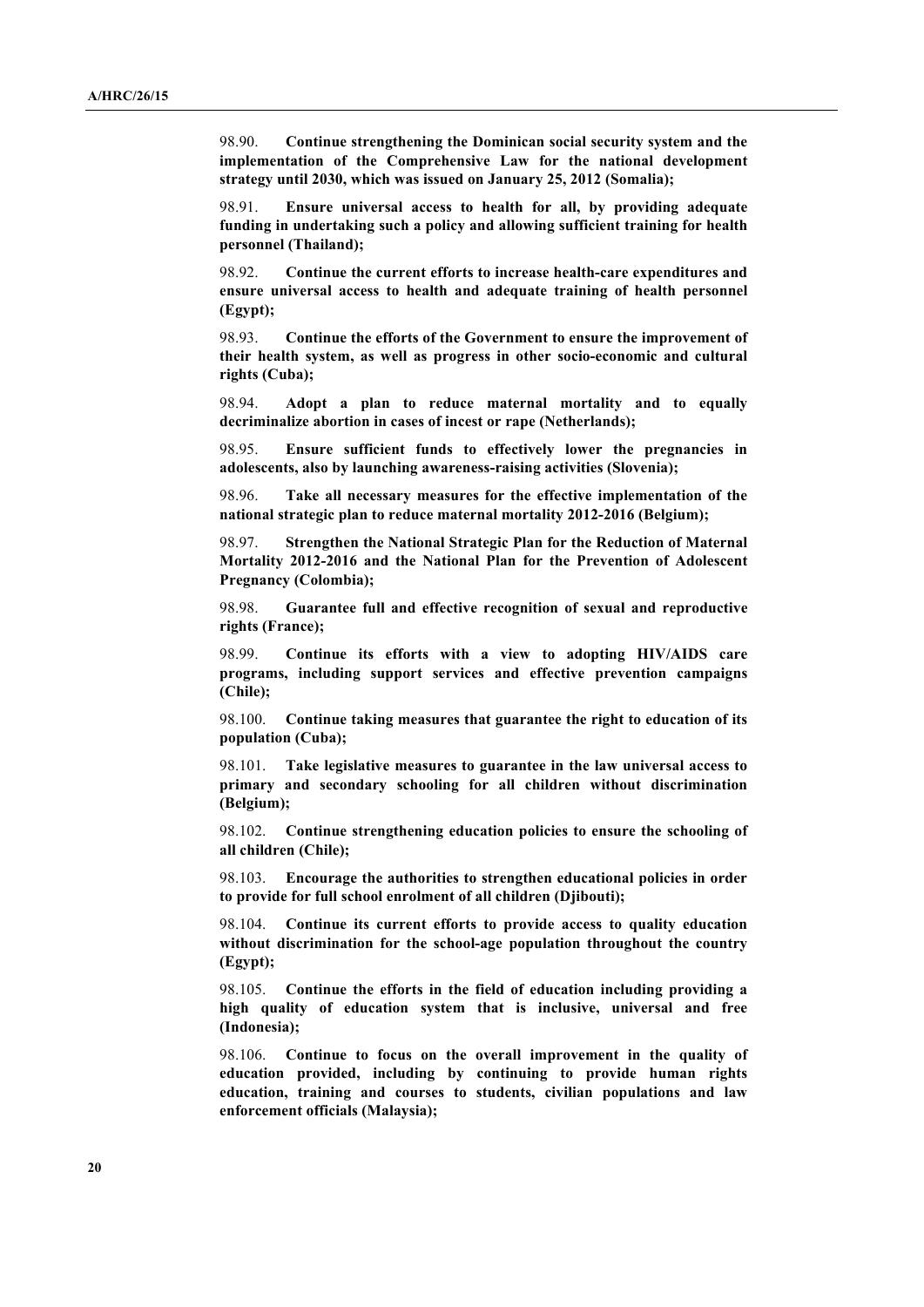98.107. **Ensure that its migration policies adopt a human rights based approach and respect the fundamental rights of migrants (Morocco);**

98.108. **Ensure the protection and promotion of the rights of migrants, in particular the safeguarding of the interests of children and adolescents (Colombia);**

98.109. **Introduce effective measures to prevent discriminatory practices linked to the process of granting citizenship and civil status registration (Norway);**

98.110. **Undertake all necessary measures to immediately recognize citizenship to those who had it at the time of their birth (Slovenia);**

98.111. **Apply promptly and in a non-discriminatory manner the Plan for the Regularization of Foreigners and consider, for these effects, the recommendations of the Inter-American Commission on Human Rights following its visit to the country on December 6, 2013, stating that the process, as a whole, be made in accordance with its international human rights obligations (Spain);**

98.112. **Respect every person's right to nationality in accordance with the recommendations of the Inter-American Commission on Human Rights and the judgment of the Inter-American Court on Human Rights (Mexico);**

98.113. **Maximize its efforts to resolve the cases of statelessness, in coordination with UNHCR and with the support, among others, of the United Nations and Inter-American multilateral systems, strengthening a national civil registration system, so as to ensure that all the inhabitants of the Dominican Republic enjoy their rights (Uruguay);**

98.114. **Strengthen measures to guarantee the right to a nationality and include necessary safeguards to prevent statelessness of those born in the territory of the Dominican Republic (Argentina);**

98.115. **Ensure that international standards on nationality and statelessness continue to be fully applied in the country to all individuals without discrimination (Italy);**

98.116. **Seek the technical advice of the United Nations High Commissioner for Refugees to identify, prevent and reduce statelessness, protect stateless persons and address the statelessness situation (Brazil);**

98.117. **Ensure that its treatment of all affected persons is in line with its international human rights obligations and that it seek the technical advice of the United Nations High Commissioner for Refugees to identify, prevent and reduce statelessness (Germany);**

98.118. **Adopt measures to ensure that Dominicans of foreign descent keep their Dominican nationality, avoiding possible cases of statelessness (Chile);**

98.119. **The Naturalization law include all persons of foreign descent proving birth in the Dominican Republic before 2010, whether registered or not, be given state identity documents (Australia);**

98.120. **Ending mass arbitrary expulsion of migrant workers and to ensure that their human rights are respected in all deportation processes (Australia);**

98.121. **Collaborate with the Haitians authorities on migration issues (Belgium);**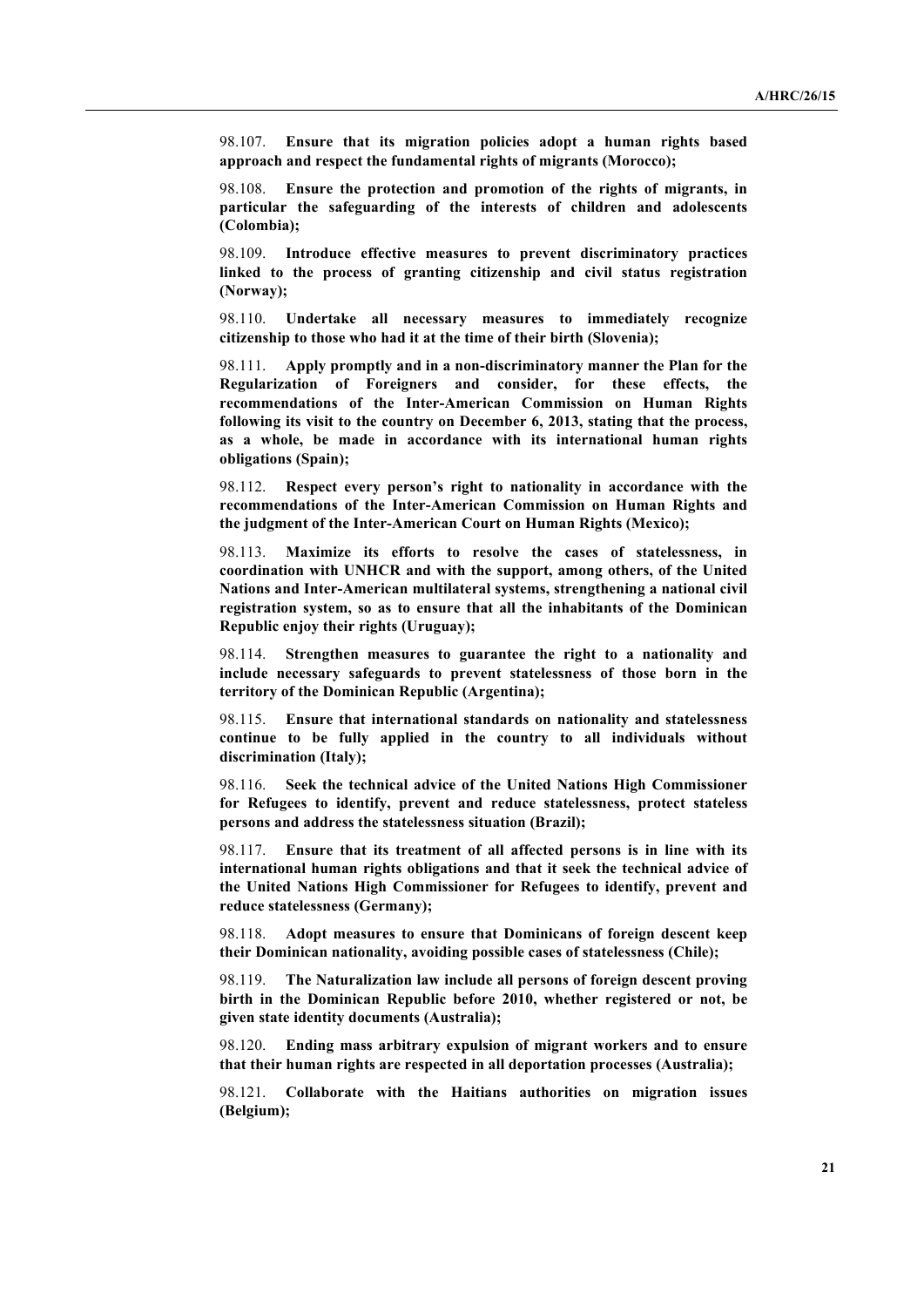98.122. **Effectively follow up the guidelines adopted by the Dominican Republic and Haiti Joint Commission on concrete measures to safeguard the fundamental rights of people of Haitian origin (Brazil);**

98.123. **Continue the dialogue with Haiti and the efforts made to date, with the support of the international community, in order to deal with the migration problems affecting the Dominican Republic (Guatemala);**

98.124. **Take measures to ensure that deportations are conducted in compliance with existing international obligations, and that immigration and law enforcement officials receive the necessary training to ensure the human rights of deportees are respected (Canada);**

98.125. **Take steps to ensure protection of the fundamental rights of all individuals born in the Dominican Republic, including the offspring of undocumented foreigners who may be at risk of becoming stateless as a consequence of Constitutional Tribunal ruling 168/13 (Canada);**

98.126. **Seek the technical advice of the United Nations High Commissioner for Refugees to identify and prevent statelessness, and protect stateless persons, to address the challenges created by the ruling of the Constitutional Court (Norway);**

98.127. **Give a special attention to children affected by the Constitutional Court ruling ensuring the provision of their basic rights, such as education, health and protection (Portugal);**

98.128. **Avoid the retroactive application of the norms that could result from the execution of the Constitutional Court's judgment 168/13 and generate situations of statelessness for citizens holding the Dominican citizenship (Spain);**

98.129. **Take all possible measures to improve the situation of the persons whose rights have been adversely affected by the decision of the Constitutional Court of 23 September 2013, and to ensure compliance with its obligations under international law (Switzerland);**

98.130. **Take the necessary political, legislative, judicial and administrative steps to redress most urgently the unacceptable humanitarian situation created by the Constitutional Court ruling (Trinidad and Tobago);**

98.131. **Implement a regularization process, in accordance with its international obligations, to prevent the arbitrary deprivation of nationality, avoid deportations of populations affected by the Tribunal's ruling, and ensure a non-discriminatory process for the acquisition of nationality by individuals born in the Dominican Republic and their descendants for whom documentation is not accessible (United States of America);**

98.132. **All rights be restored retroactively to those affected by the Constitutional Court judgment and that they be given prompt and nondiscriminatory means to acquire their Dominican Republic citizenship (Australia);**

98.133. **Take all necessary measures to prevent statelessness and allow all residents to fully enjoy their fundamental rights in particular persons of Haitian's descent who have been affected by the ruling of the Constitutional Tribunal of the 23rd of September 2013 (France);**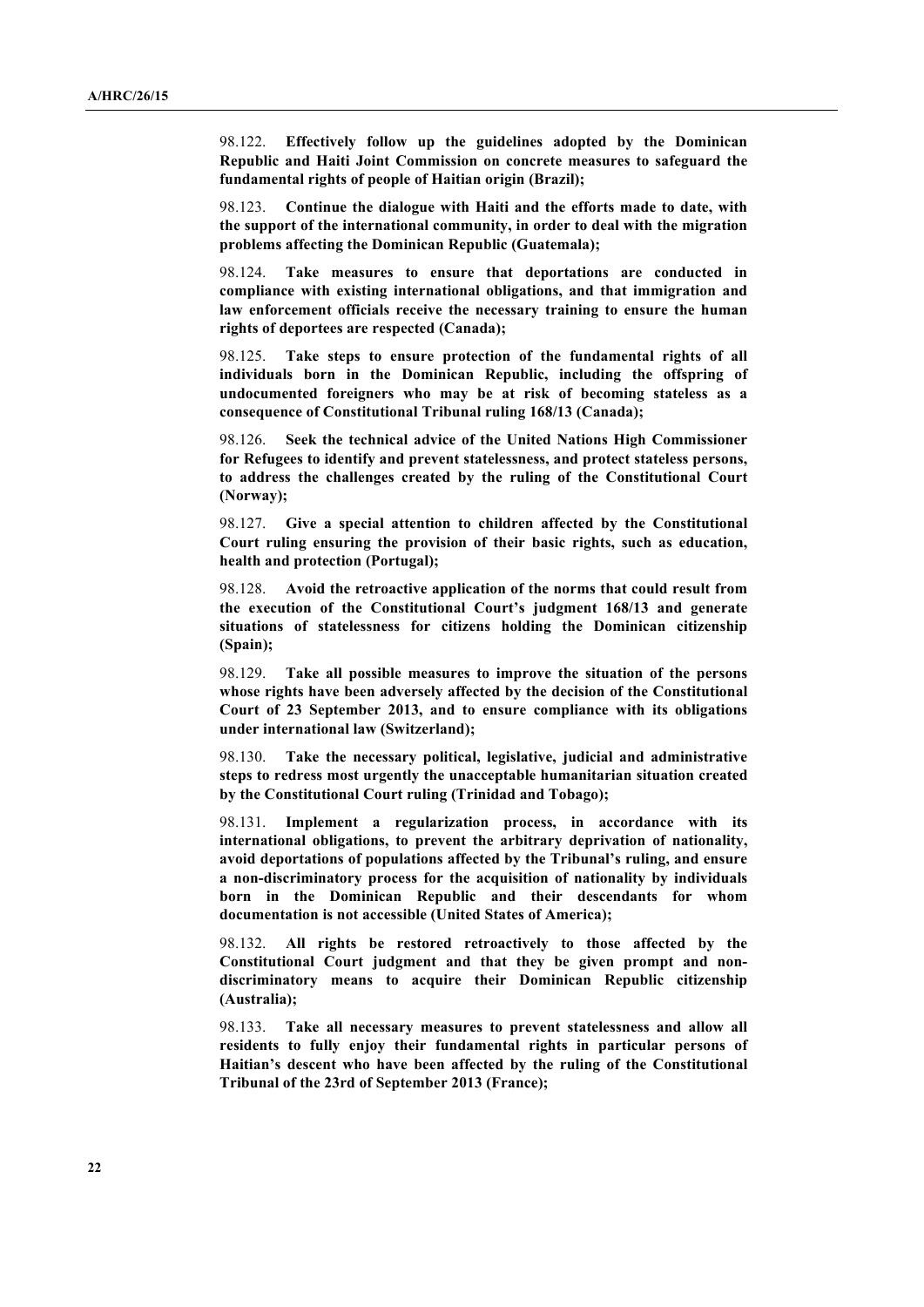98.134. **Continue the current efforts to consider the strengthening of environmental legislation and policies, and that the establishment of legal advisory and enforcement capacity on environment should be considered as priority needs and actions (Egypt).**

99. **All conclusions and/or recommendations contained in the present report reflect the position of the submitting State(s) and/or the State under review. They should not be construed as endorsed by the Working Group as a whole.**